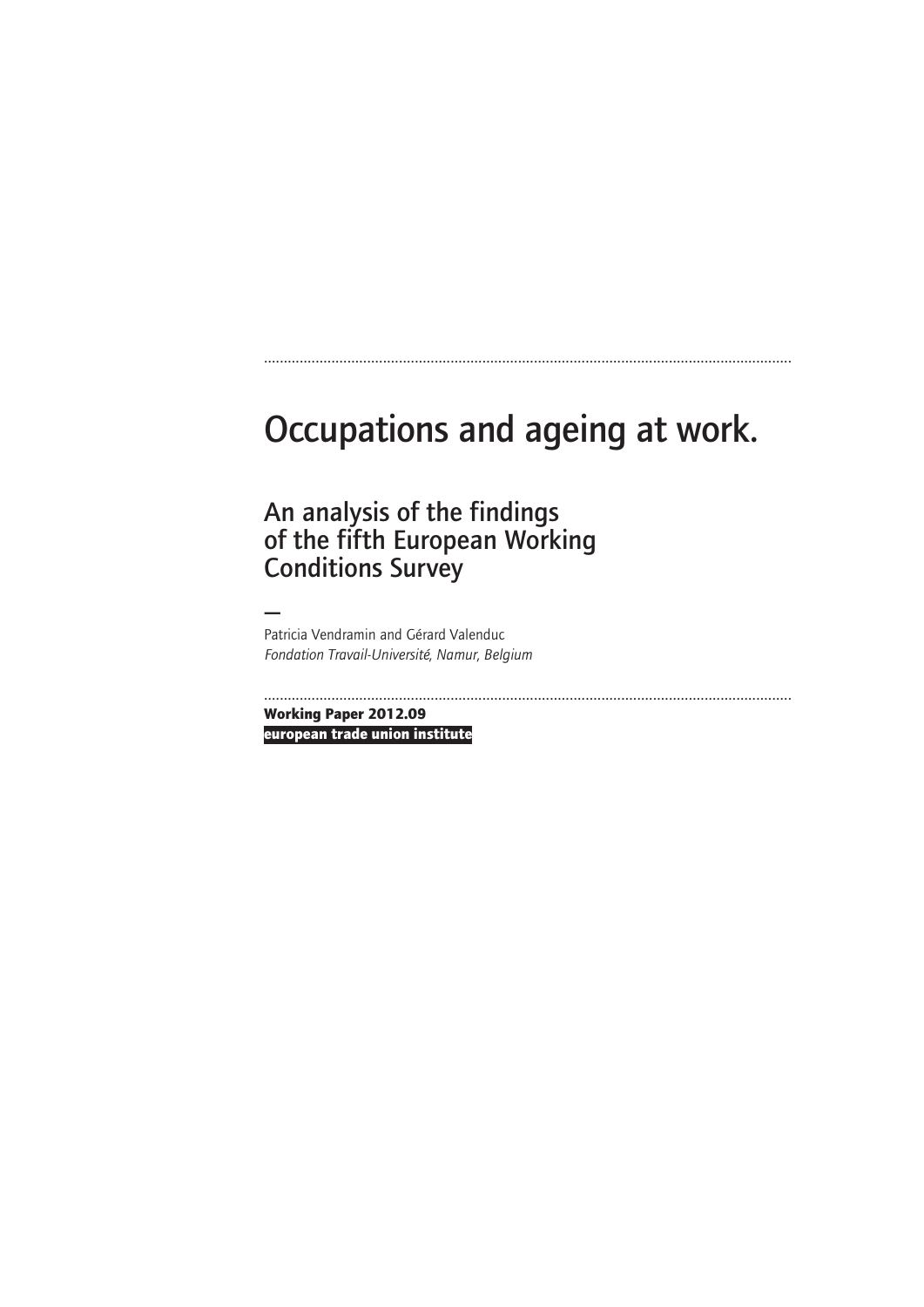Brussels, 2012 © Publisher: ETUI aisbl, Brussels All rights reserved Print Hayez

D/2012/10.574/38 ISSN 1994-4446 Print ISSN 1994-4454 Online

The ETUI is financially supported by the European Union. The European Union is not responsible for any use made of the information contained in this publication.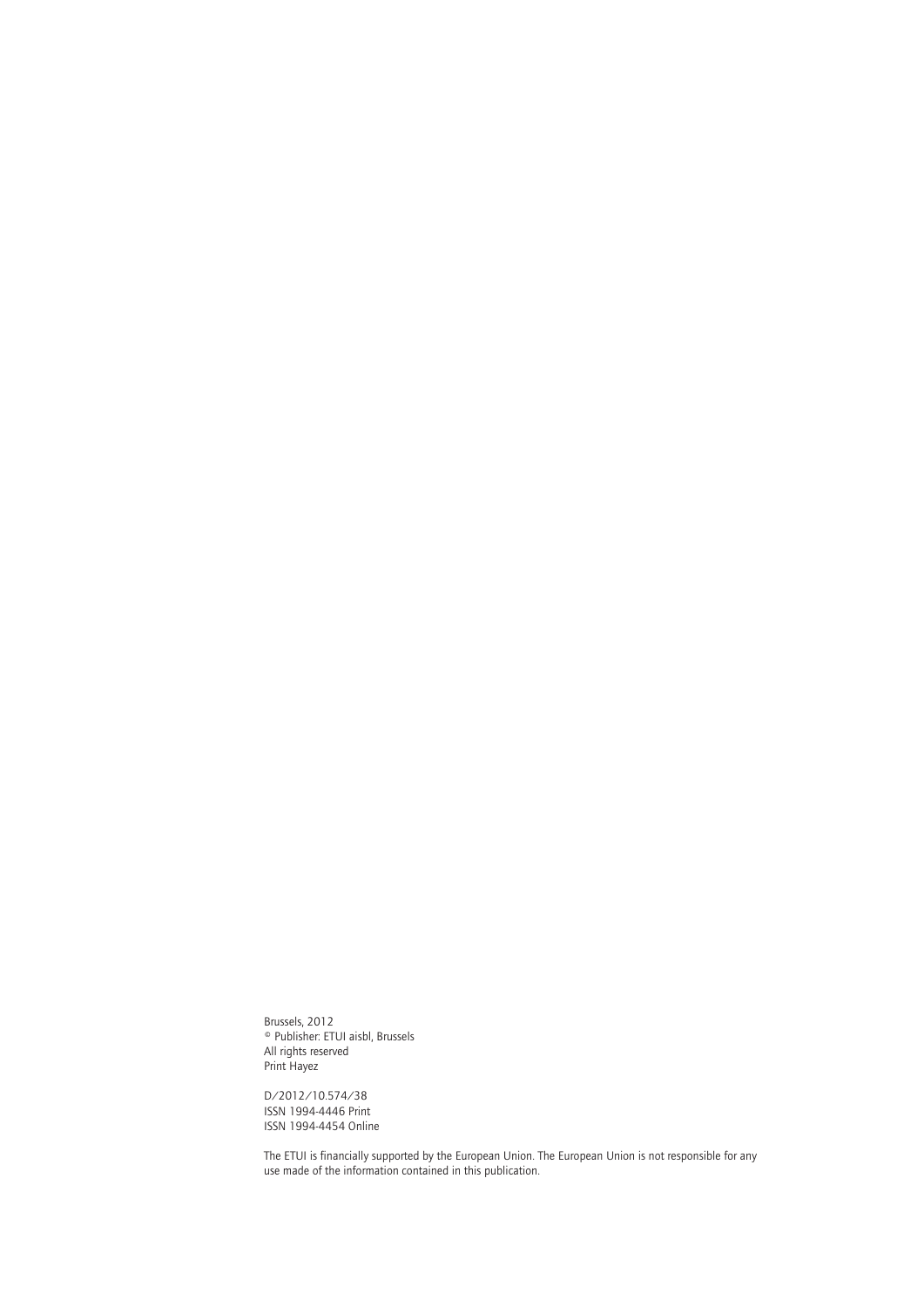# **Table of contents**

| $\mathbf{1}$ .   |  |
|------------------|--|
| 1.1              |  |
| 1.2              |  |
| 1.3              |  |
| 2.               |  |
| 3.               |  |
| 3.1              |  |
| 3.2              |  |
| 3.3              |  |
| 3.4              |  |
| 3.5              |  |
| 3.6              |  |
| 3.7              |  |
| 3.8              |  |
| 3.9              |  |
| $\overline{4}$ . |  |
| 5.               |  |
| 5.1              |  |
| 5.2              |  |
| 5.3              |  |
| 6.               |  |
|                  |  |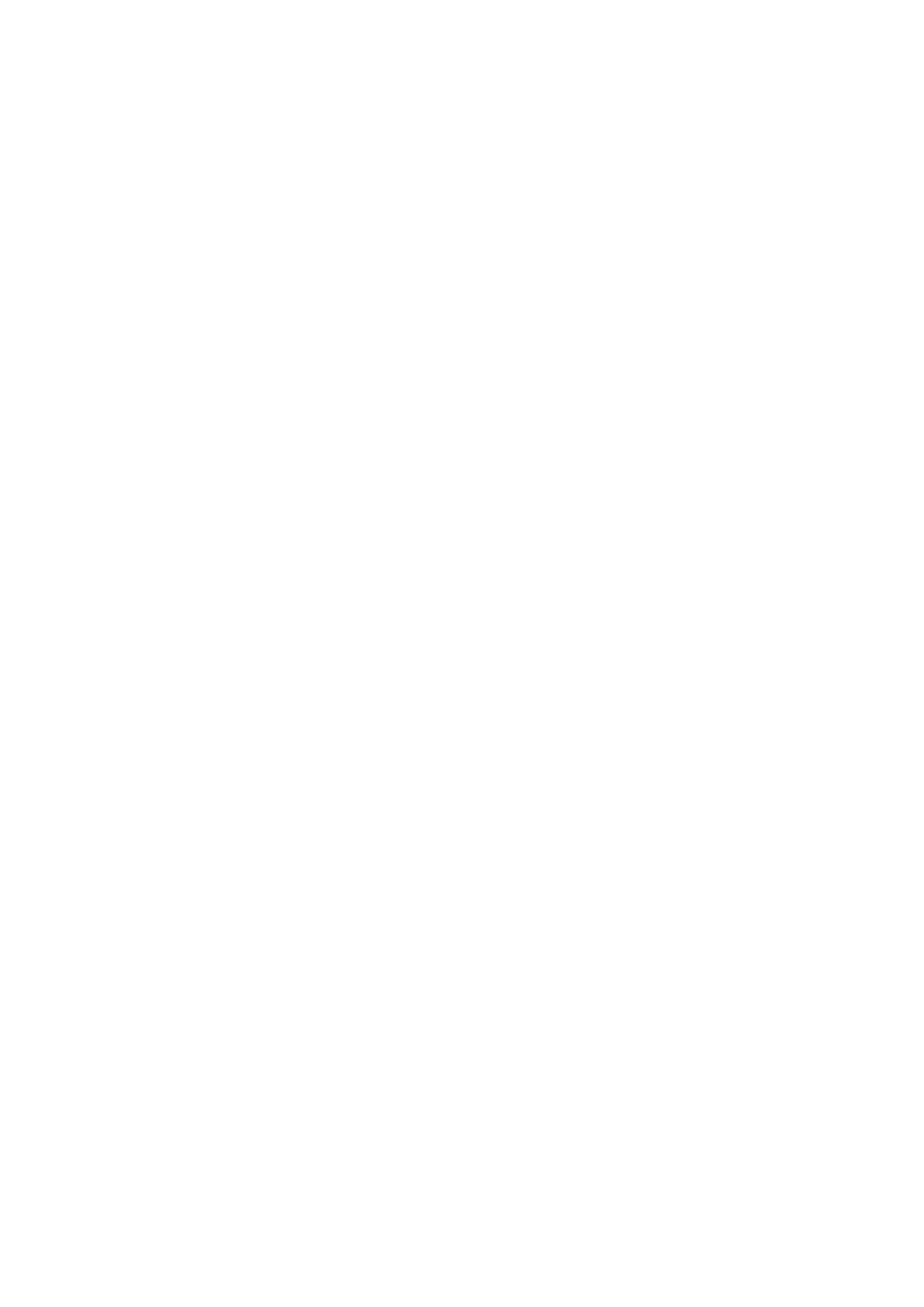### **Introduction**

This working paper analyzes the data collected by the fifth European Working Conditions Survey done in 2010 (EWCS 2010 for short) to examine how working conditions are changing for different ages and occupation types. It brings insights into the quality of work and employment among ageing workers that help to inform the debate on how sustainable work is according to one's age and occupation.

The very broad background picture is that keeping older workers at work has been on the radar of EU employment policies since the 2000 Lisbon agenda, and filtered through to some extent into most national policies. EU policies set two hard targets known as the Stockholm and Barcelona targets. The Stockholm target set in 2001 was to achieve an employment rate of 50% for workers aged 55-64 in 2010. The Barcelona target set in 2002 was to raise the average labour market exit age of the over-50s by five years, also by 2010. These targets have been met in some Member States, not in others. The employment rate of 55-64-year-olds has indeed generally increased across the EU in the past ten years (European Commission, 2011, p. 204-208). A number of EU countries are openly talking about raising the statutory pension age past 65, whereas at present only the flexible retirement schemes in Sweden (61-67 years) and Finland (62-68 years) lay down a statutory pension age of above 65 years (Eurostat, 2012, p. 58).

But a longer working life cannot be brought down to just quantitative targets, as the European Commission itself acknowledges. The *2012 European Year of Active Ageing and Intergenerational Solidarity* campaign which makes active ageing in employment one of the three pillars of its programme affirms that: "Encouraging older workers to stay in employment requires notably the improvement of working conditions and their adaptation to the health status and needs of older workers, updating their skills by providing better access to life long learning and the review of tax and benefit systems to ensure that there are effective incentives for working longer".

A wide body of research points to the importance of qualitative factors in keeping older workers at work. Ergonomic research shows that some work situations, like painful positions, night or shift work, time pressure, frequently changing work organization, are a greater burden for older workers than others (Molinié *et al.,* 2012). Occupational health research emphasize the interplay between work performance and some aspects of general health, especially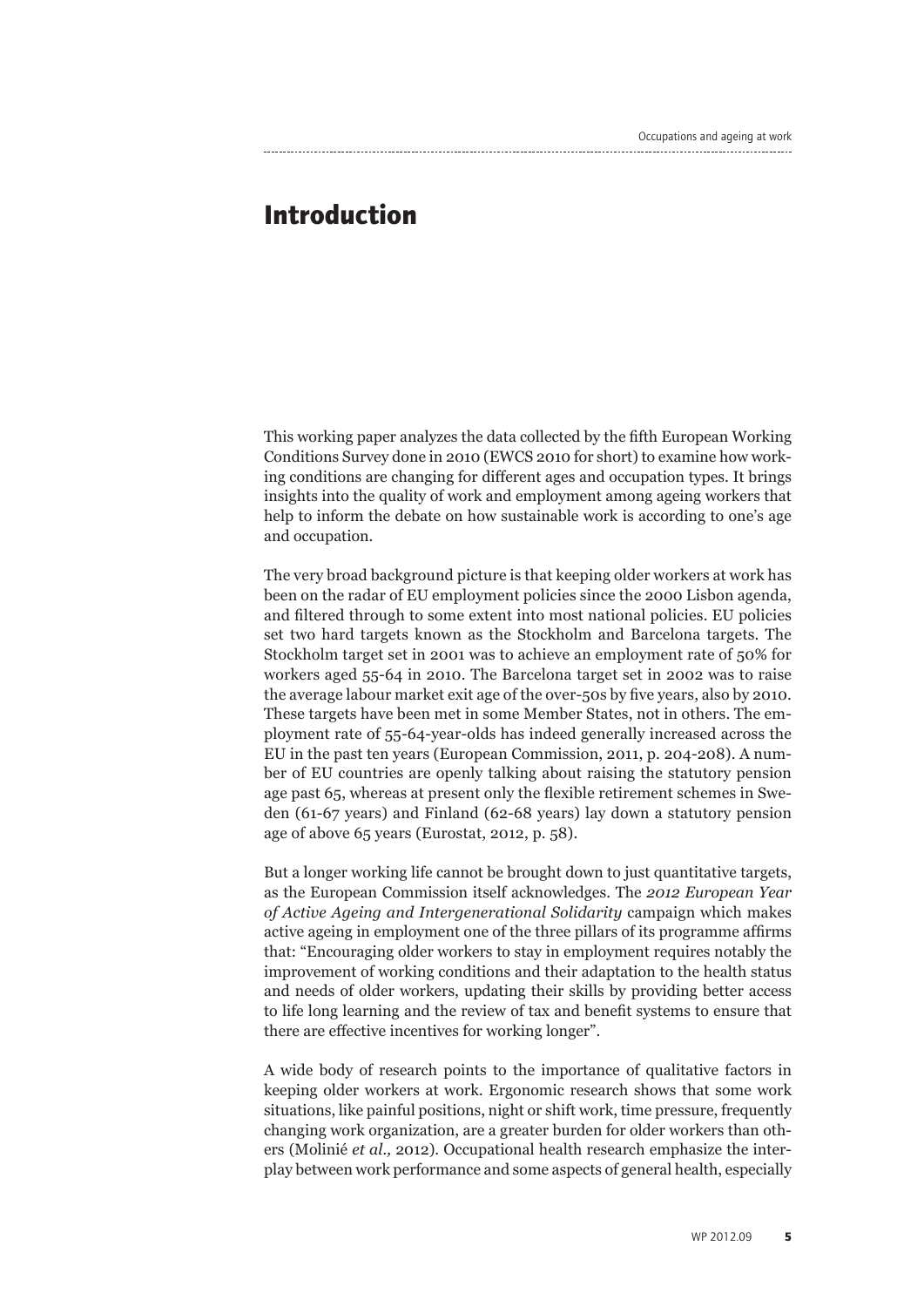chronic diseases, failing eyesight, hearing and sensorimotor faculties, and the decline in some physiological capabilities (Volkoff & Pueyo, 2008). Social psychology research has shown how stereotypes stigmatize older workers and create gender – and occupation – differentiated social perceptions and constructs that influence the quality of older workers' work life and the likelihood of their early exit from the workforce (Gaillard & Desmette, 2010). Sociology of work research looks into the relationship between age and job satisfaction, the value attached to experiential skills, the scope for self-fulfilment and recognition through work, and the opportunities and risks stemming from skills and technology development (Delay & Huyez-Levrat, 2006; CEDEFOP, 2010). Other social sciences research considers the relations between generations, the changing generational diversity of the workplace, the meaning given to work and the importance of work in life at different ages (Vendramin & Meda, 2010; Vendramin *et al.,* 2010). This gives a flavour rather than the whole picture of current research topics, aiming simply to show that the relationship between work and age is multifaceted and that a focus on employment rates or departure ages is far too simplistic.

The relative severity of different job roles is often cited to make the case for a differentiated, occupational category approach to the end of working years (OECD, 2010). But it is not just about physically demanding work or heavy manual labouring jobs. The later years of working life can also be difficult in teaching jobs, health care, the caregiving professions, and, more generally, any job particularly susceptible to the enforced faster paces, tiring positions and psychosocial workload that have characterized changes in work over the last twenty years (Eurofound, 2012).

This study therefore focuses on the relationship between age and working conditions from the angle of occupational categories. To do that, 18 occupational groups were first selected from the EWCS 2010 survey; their distribution by age and sex is described in the first part of the study. The employment situation of these 18 occupational groups is then analysed for three age categories: the under-30s, ages 30-49, 50 years and over. The third part looks at working conditions through eight indicators related to "sustainability" for each age group selected on the basis of research done for Eurofound (Vendramin *et al.,* 2012). The fourth section examines indicators of the perceived sustainability of work. The fifth and final part analyzes attitudes towards the prospects of working through to the end of a career.

The data used refer only to employees and to all 27 countries of the European Union (EU27).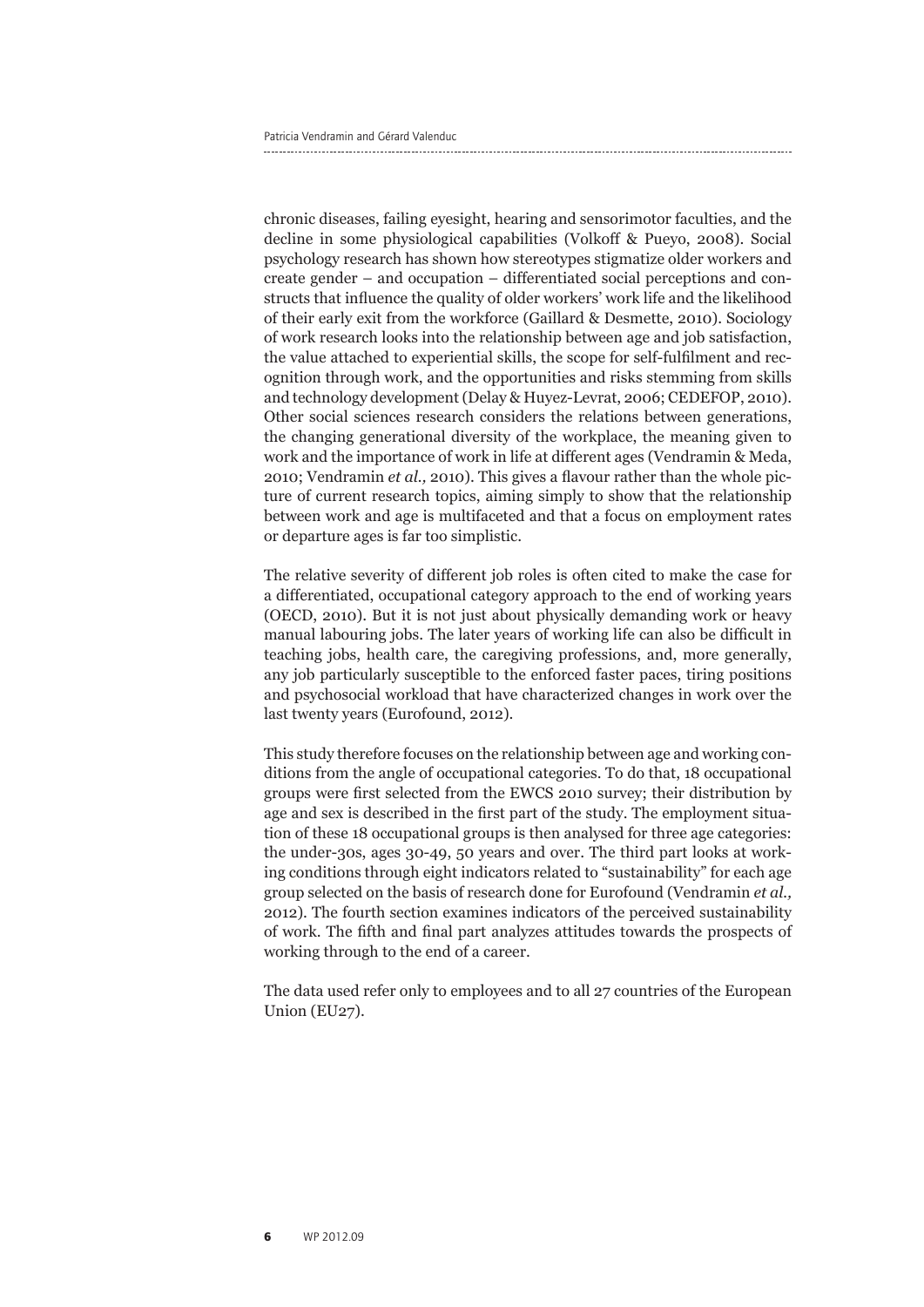## **1. A job role-differentiated approach**

#### **1.1 18 occupational categories selected**

ISCO-08 *(International Standard Classification of Occupations, v2008)* classifies occupations into nine first-level major groups:

- 1. Managers: chief executives, senior officials and legislators;
- 2. Professionals;
- 3. Technicians and associate professionals;
- 4. Clerical support workers;
- 5. Service and sales workers;
- 6. Skilled agricultural, forestry and fishery workers;
- 7. Craft and related trades workers;
- 8. Plant and machine operators and assemblers;
- 9. Elementary occupations (unskilled).

These 9 groups are then classified at a second level into 36 sub-categories. The requirements of this working document make it necessary to look beyond the 9 major groups to identify a number of specific occupational groups known from existing research to present special characteristics in terms of the agework relationship, such as teachers, the health care and caregiving professions, retail trade occupations, the building trades, vehicle drivers, cleaning workers. Groups have therefore been created within the 36 sub-categories in order to highlight these occupations. Also, each group had to contain sufficient numbers within the EWCS 2010 sample for reliable statistical treatment. These criteria resulted in the selection of the 18 job categories listed in Table 1.

The data used refer only to employees and all 27 countries of the European Union. A detailed disaggregation within occupations makes it impossible to present the data by country.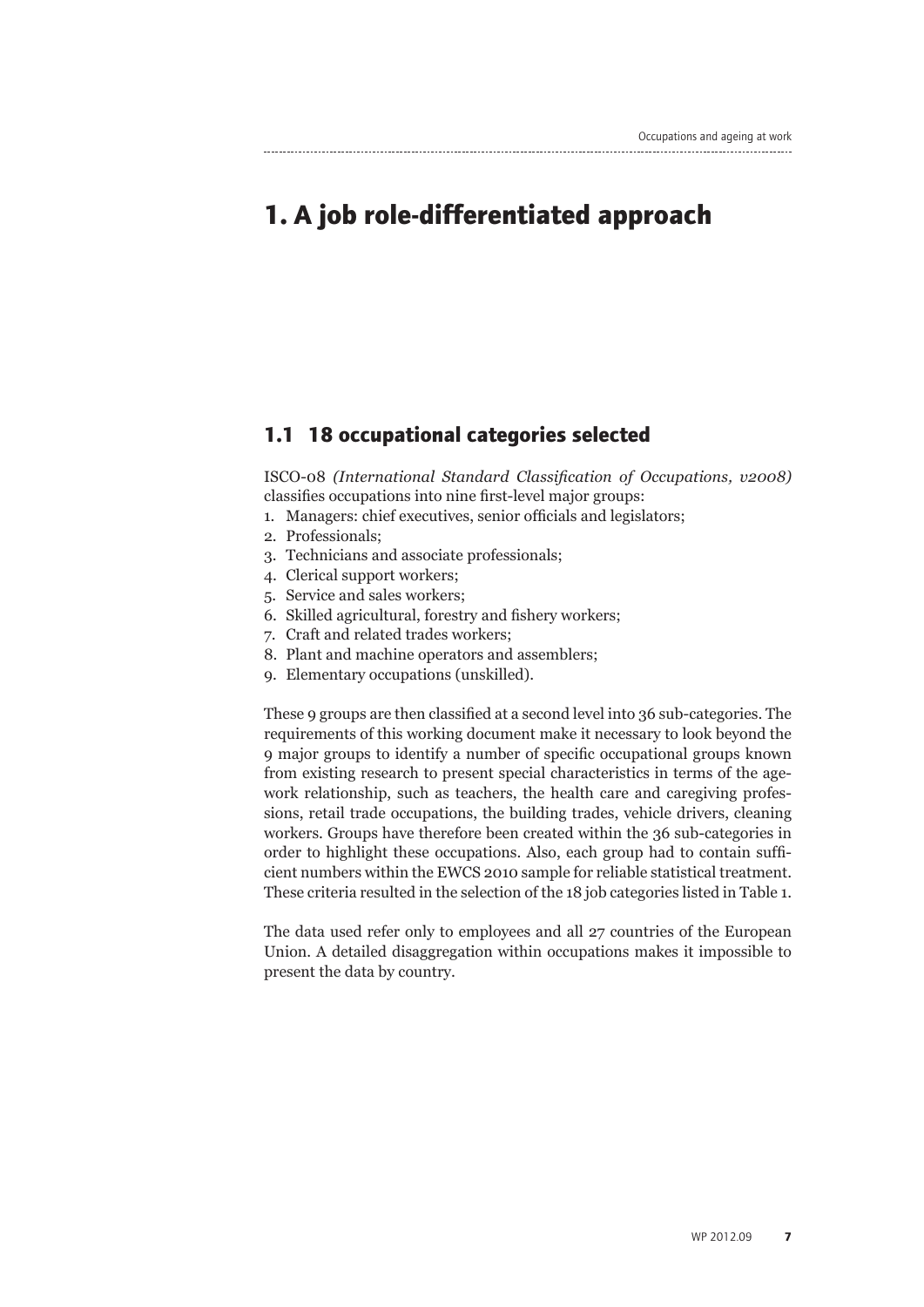| <b>ISCO-08</b><br>category<br>Level $1$ $(*)$ | <b>ISCO-08</b><br>codes<br>Level 2 | <b>EWCS</b><br>2010<br>numbers | <b>Category title</b>                                | Details and examples of jobs                                                                                                                                                                                                |
|-----------------------------------------------|------------------------------------|--------------------------------|------------------------------------------------------|-----------------------------------------------------------------------------------------------------------------------------------------------------------------------------------------------------------------------------|
| Managers                                      | $11 - 12 - 13 - 14$                | 1623                           | Managers and<br>executives                           | Including senior officials and political<br>officeholders                                                                                                                                                                   |
| Professionals                                 | 21-24-25-26                        | 2006                           | Other professionals                                  | Engineering, architecture, research,<br>management, marketing, IT, legal, social<br>sciences, culture, media professionals; artists                                                                                         |
|                                               | 22                                 | 693                            | Health professionals                                 | Doctors, nursing professionals, pharmacists,<br>dentists, allied health professions                                                                                                                                         |
|                                               | 23                                 | 2009                           | <b>Teachers</b>                                      | All levels of education, including non-formal<br>training                                                                                                                                                                   |
| Technicians<br>and associate<br>professionals | 33-34                              | 2777                           | Other associate<br>professionals                     | Accounting, finance, real estate, business<br>services associate professionals; specialized<br>secretarial services; social workers; customs and<br>tax inspectors; police officers; sport, arts and<br>leisure occupations |
|                                               | $31 - 35$                          | 1102                           | Technicians                                          | Industry, laboratory, transport technicians;<br>supervisors, controllers; ICT and media<br>technicians                                                                                                                      |
|                                               | 32                                 | 1036                           | Health associate<br>professionals                    | Medical and paramedical technicians and<br>assistants; nurses and midwives; health workers;<br>inspectors                                                                                                                   |
| Clerical support<br>workers                   | 41-42-43-44                        | 3178                           | Clerical support<br>workers                          | Office, reception, counter employees and clerks,<br>etc.; public and private sectors                                                                                                                                        |
| Personal services<br>workers                  | 51-54                              | 1727                           | Other personal services<br>workers                   | Catering staff and housekeeping personnel;<br>quides; public transport conductors/quards;<br>hairdressers, beauticians, protective/security<br>services                                                                     |
|                                               | 52                                 | 2143                           | Sales occupations                                    | Salespeople, cashiers/checkout operators,<br>demonstrators                                                                                                                                                                  |
|                                               | 53                                 | 1009                           | Personal care<br>occupations                         | Healthcare assistants, child care, home and<br>institutional caregivers                                                                                                                                                     |
| Agricultural<br>occupations                   | 61-62-92                           | 603                            | All agricultural and<br>allied occupations           | All skilled and unskilled manual occupations in<br>agriculture, livestock, forestry, fisheries                                                                                                                              |
| Craft and related<br>trades workers           | 72-73-74-75                        | 2720                           | Other manual industry<br>and craft trades<br>workers | Mechanical engineering, carpentry, electrical<br>engineering, metallurgy, printing, food<br>processing, wood and furniture, etc.                                                                                            |
|                                               | 71                                 | 1184                           | Manual building<br>trades                            | Building trades other than electricians                                                                                                                                                                                     |
| Drivers and<br>operators                      | 81-82                              | 967                            | Operators and<br>assembly workers                    | Operators of industrial plants, assembly line<br>workers                                                                                                                                                                    |
|                                               | 83                                 | 1456                           | Vehicle or mobile<br>plant drivers                   | Public and private transport drivers, cranes and<br>mobile construction plant drivers                                                                                                                                       |
| Elementary workers                            | 93-94-95-96                        | 1320                           | Other unskilled<br>occupations                       | Industry and building labourers; goods handlers<br>and delivery drivers; kitchen assistants; refuse<br>collection and waste recycling workers                                                                               |
|                                               | 91                                 | 1229                           | Cleaners and domestic<br>helpers                     | Domestic helpers, domestic or industrial<br>cleaners                                                                                                                                                                        |
| Total                                         |                                    | 28 7 80                        |                                                      |                                                                                                                                                                                                                             |

\* Military occupations (codes 01-03) have not been included.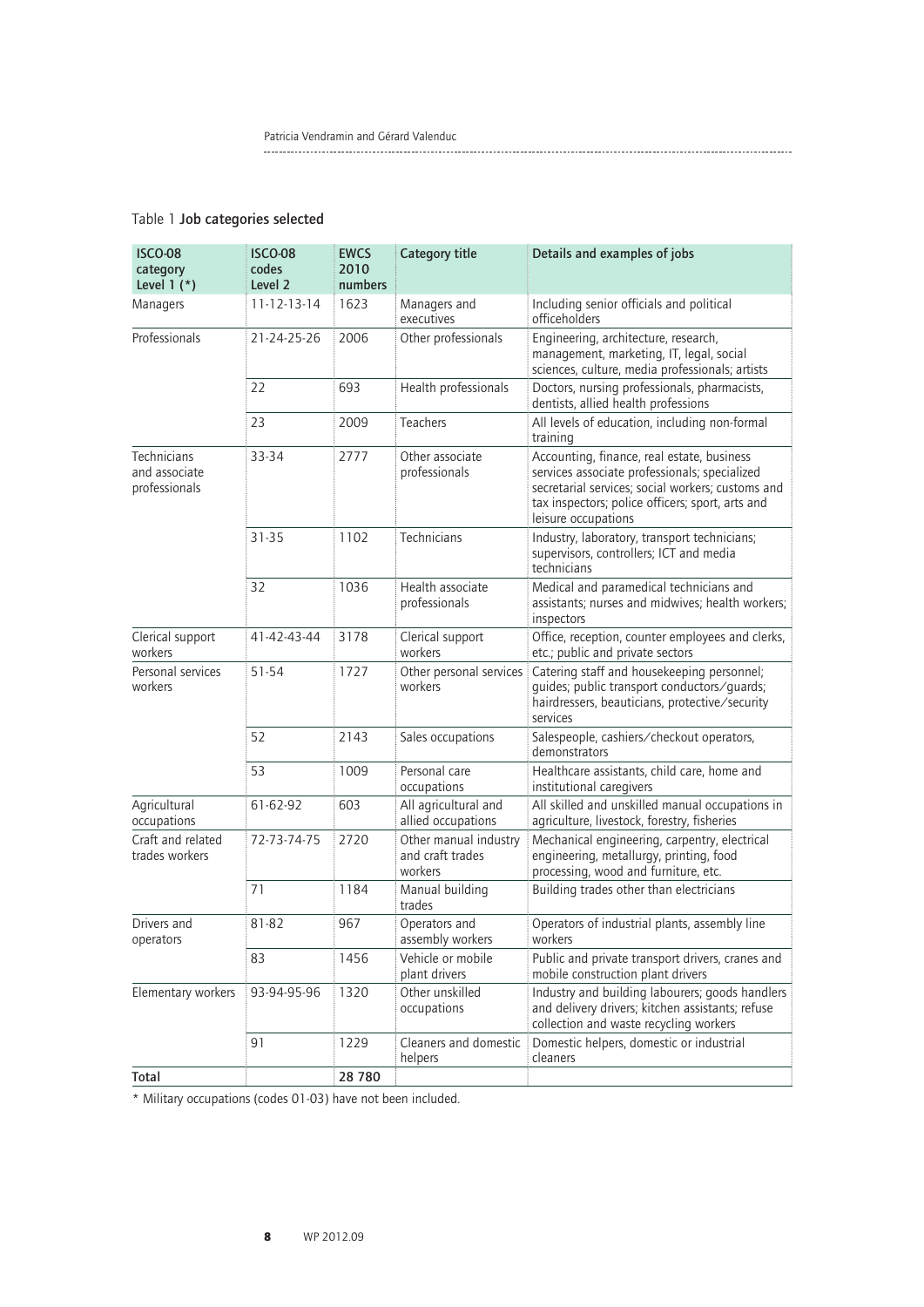### **1.2 The gender distribution of occupations**

The EWCS 2010 sample of respondents comprises 52.7% men and 47.3% women. As occupations are still strongly gender-segregated, there is a pronounced occupation-specific variation in this male/female proportion (Figure 1).

Women outnumber men in personal services, caregiving, education, clerical support and sales occupations. They also predominate in the so-called "technicians and associate professionals" jobs. The most female-dominated occupations are personal care (87.1%), health technicians and associate professionals (80.5%), cleaners and domestic helpers (78.6%), sales occupations (76.3%), teachers (69.6%), health professionals (69%), clerical support workers (67.5%).

Men predominate in industrial, manual and technical jobs and the building trades. They also occupy most top managerial and executive positions. The bastions of male employment are the building trades (98.6%), vehicle or mobile plant drivers (95.7%), technicians (85.5%), other manual industry and crafts trades (82.8%), unskilled occupations other than cleaners and domestic helpers (72.8%).



#### Figure 1 Proportion of men and women by occupation *(% employees in each occupational category, EU27)*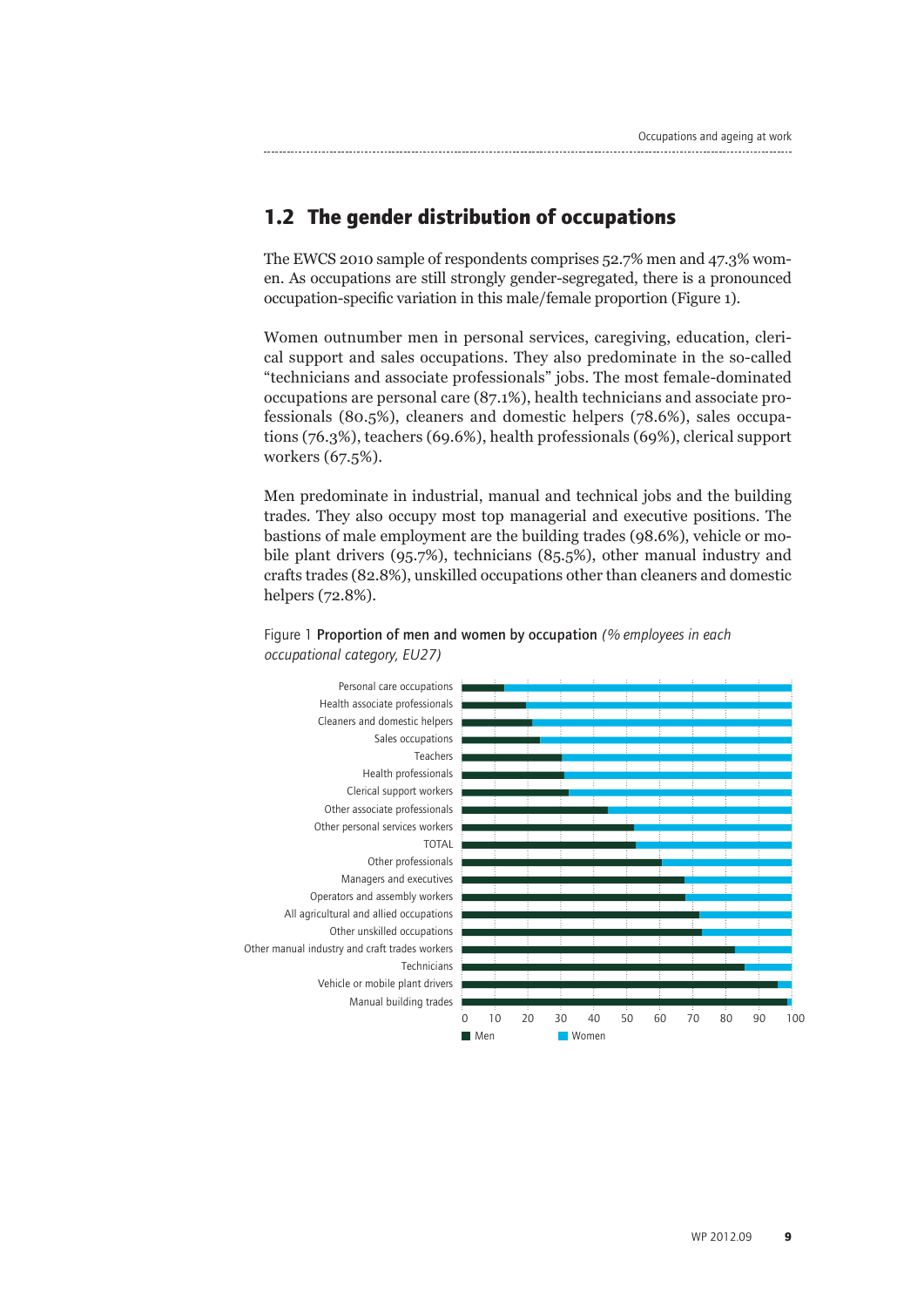While Figure 1 shows the occupation-specific gender balance, Figure 2 shows the gender distribution among the different occupations. Women more than men are concentrated in a handful of occupations: 16% work in clerical support jobs, 12% in sales occupations, 11% in associate professional occupations other than health and technicians, 10% in education – half of employed women work in these four categories of occupations.



Figure 2 Distribution of male and female employment by occupation *(% of all male/female employees, EU27)*

### **1.3 The age distribution of occupations**

The sample of employees contained 21.8% aged under 30, 53.4% aged 30-49 and 24.4% aged 50 and over in all. Figure 3 shows the proportion of young and older people, and the median age group within each occupation.

It is clear that some occupations hold more opening for younger workers while others are more dominated by the over-50s. Sales occupations (38.3%), nonsales-related personal services and personal care (32.7%), unskilled occupations other than cleaning and personal social services have a higher proportion of young people aged under 30, for example, whereas the over-50s are proportionately better represented in the following jobs: cleaners and domestic helpers (37.2%), personal care occupations (31.1%), teachers (30.6%), vehicle or mobile plant drivers (29.1%), managers and executives (29%).

Slightly higher proportions of both younger and older workers are found in the agricultural and allied professions and among "other manual industry and craft trades workers".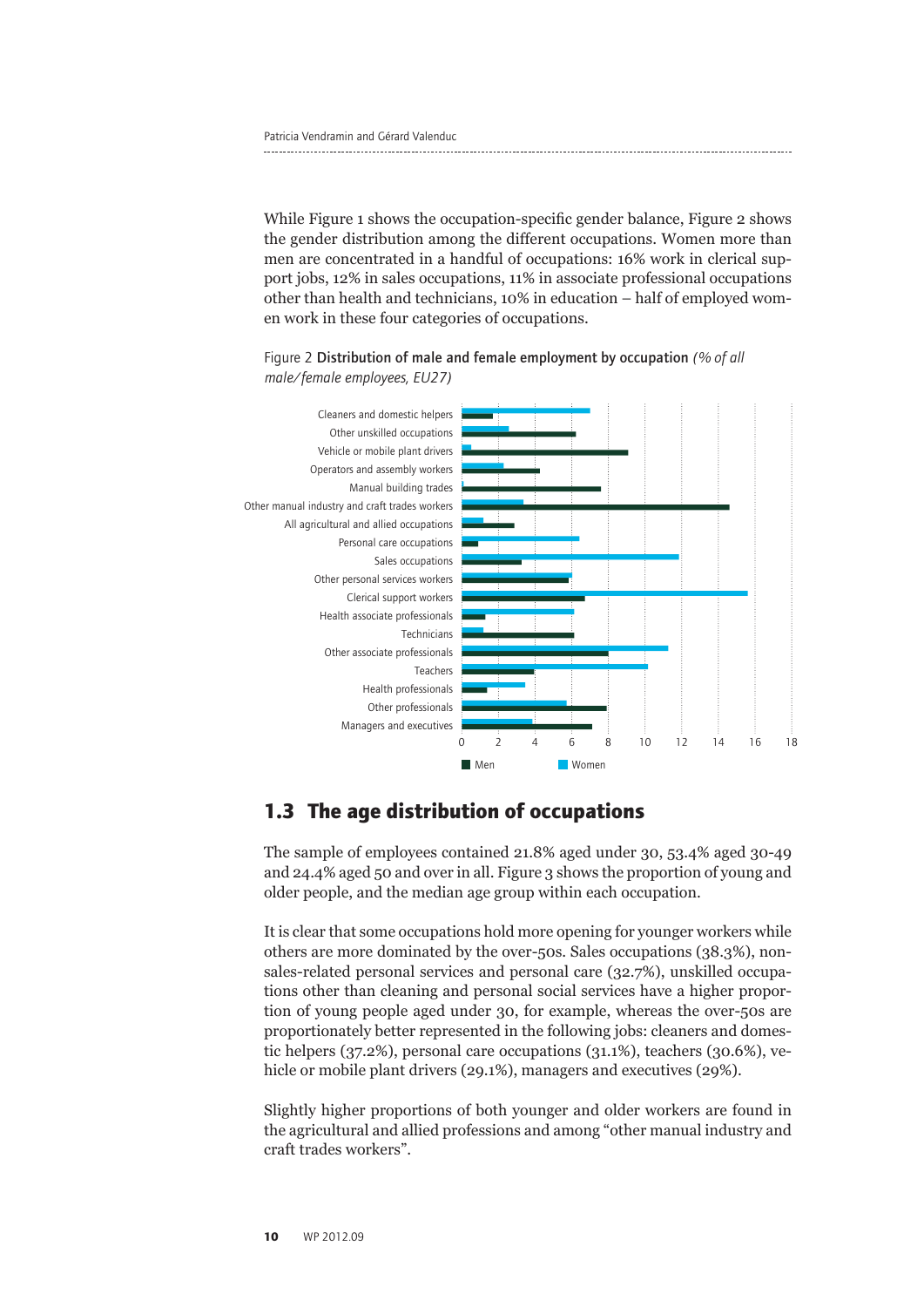The gender make-up of the 50-and-over age group is changing in some occupations. The share of women in the "other personal services workers" category has decreased by 11.8 percentage points, and increased by 10 percentage points among operators and assembly workers. It has contracted by 7.7 percentage points in clerical support jobs and by 6.5 points among teachers. Men's share has varied in direct relation. The relative proportions vary little with age in other occupations.



Figure 3 Proportion of three age groups by occupation *(% of employees in each occupational category, EU27)*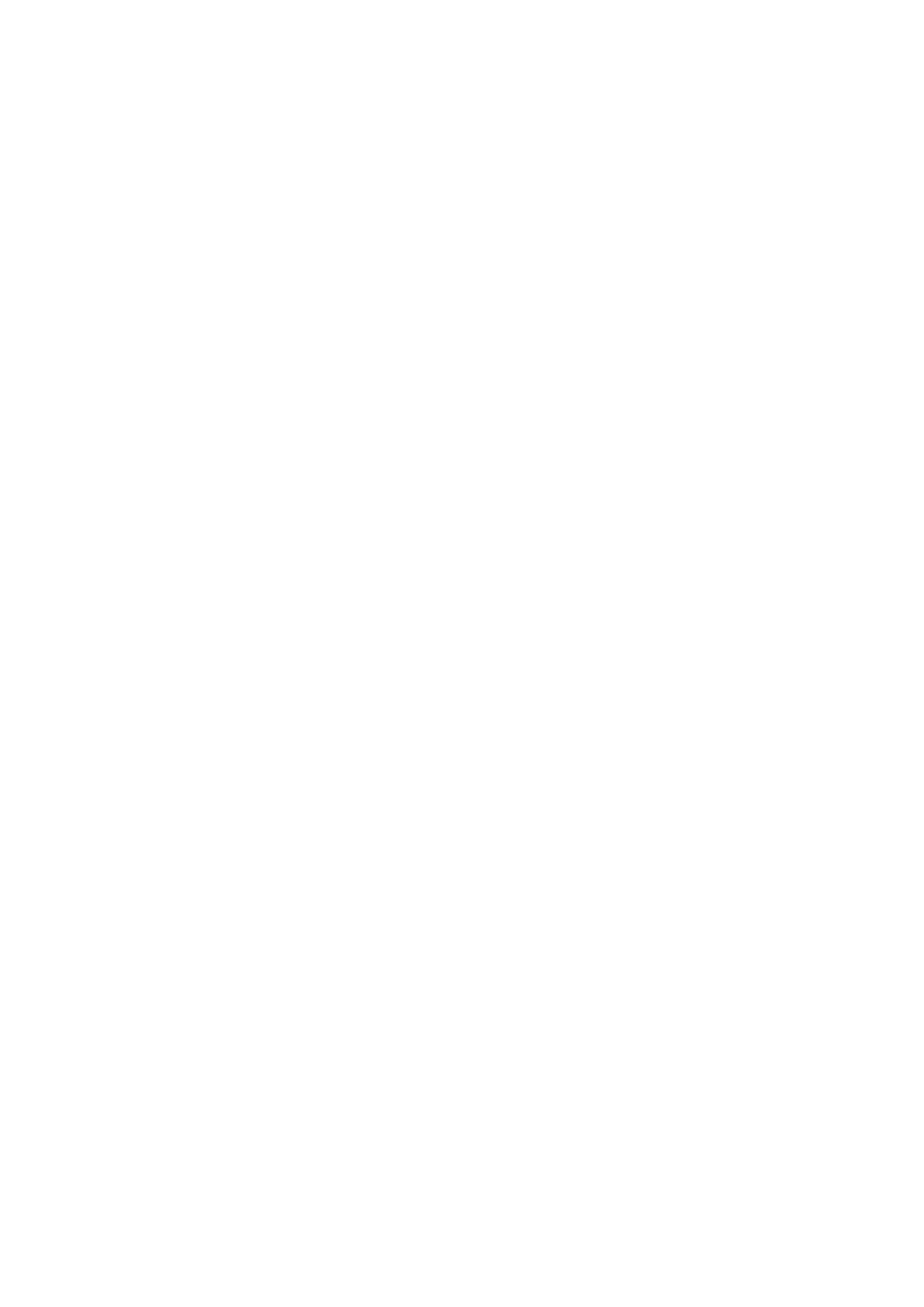### **2. Employment situation**

Two things stand out here: the share of temporary employment and the share of part-time work.

The extent of fixed-term employment among the under-30s is clearly shown in Figure 4. About half of young people aged under 30 are working on temporary contracts in unskilled occupations, agricultural and allied occupations, personal care and education, and more than 25% in all other occupations apart from senior executives. The extent of contractual precariousness in young people's employment, though, is a matter of record. What is rather more surprising is the amount of temporary employment among older people. In the EU27, 13.3% of employees aged 50 and older do not have permanent contracts (11.5% of men and 15.4% of women). Rates among those 50 and older are above average in the cleaning and domestic help, personal care, sales and other personal services occupations – all with a high proportion of women – as well as in the male-dominated agricultural and allied occupations and other unskilled occupations. Broadly speaking, contractual job insecurity is higher among unskilled than skilled occupations among those aged 50 and older.

Part-time employment is very unevenly distributed by gender and age. There is relatively little variation in the age-specific share of female parttime workers: 38% of the under-30s, 38% of 30-49-year-olds and 42% of those aged 50 and over. The variations are wider for men: 19% of under-30s, 7% of 30-49-year-olds and 12% of the 50 and over age group. Unsurprisingly, the frequency of part-time employment is much higher in female-dominated occupations. In addition to this uneven inter-occupation distribution, Figure 5 also shows two types of age group-specific part-time work. Some occupations are characterized by *part-time for entry into employment,* i.e., the proportion of part-time work is high among the under-30s, decreasing sharply among the 30-49-age group. This is the case with teachers, sales occupations, other personal services workers, agricultural and allied occupations, and unskilled occupations other than cleaning and personal social services. Some occupations, however, reflect a resurgence of part-time working among the 50 and over age group compared to 30-49-year-olds. Such *career wind-down part-time* is found in health care (professionals and associate professionals) and personal care occupations, sales occupations, agriculture, cleaners and domestic helpers. All barring agriculture are direct patient-, user- or customer-facing occupations. There are also the glimmerings of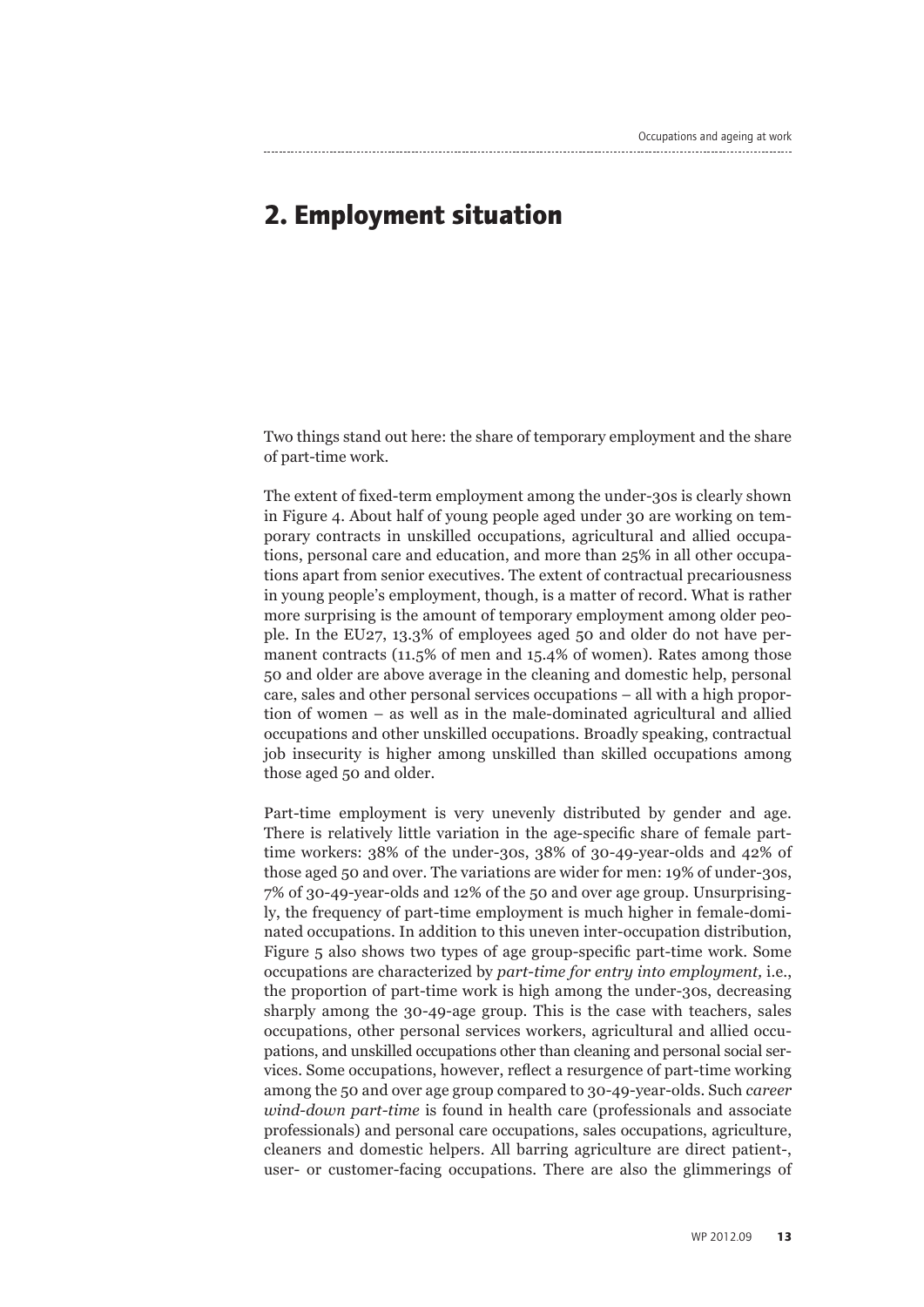career wind-down part-time in two categories where part-time working is not widespread: vehicle or mobile plant drivers, and professionals other than education and health professionals.

Figure 4 Non-permanent contracts, by occupation and age *(% of employees in each occupational category, EU27)*



These data show that fixed-term and part-time employment are still widespread above the age of 50, which challenges the stereotypical view of workers in their fifties as being in "standard" full-time, permanent employment.

That picture is somewhat further undermined by the employment seniority of the 50 and over age group in the organization where they currently work (Figure 6). This Figure depicts the proportion of employees aged 50 and over with at least fifteen years' service in their current company or organization. An average 48% of the 50 and over age group have less than fifteen years' service (44% of men and 53% of women). There are wide differences between occupations. The highest proportions of short time-in-service (<15 years) are indicative of high worker mobility, and are found in personal care occupations, sales, cleaning and domestic help. Longer time-in-service, indicating greater stability, is found in the health care occupations, education, and among technicians and other associate professionals.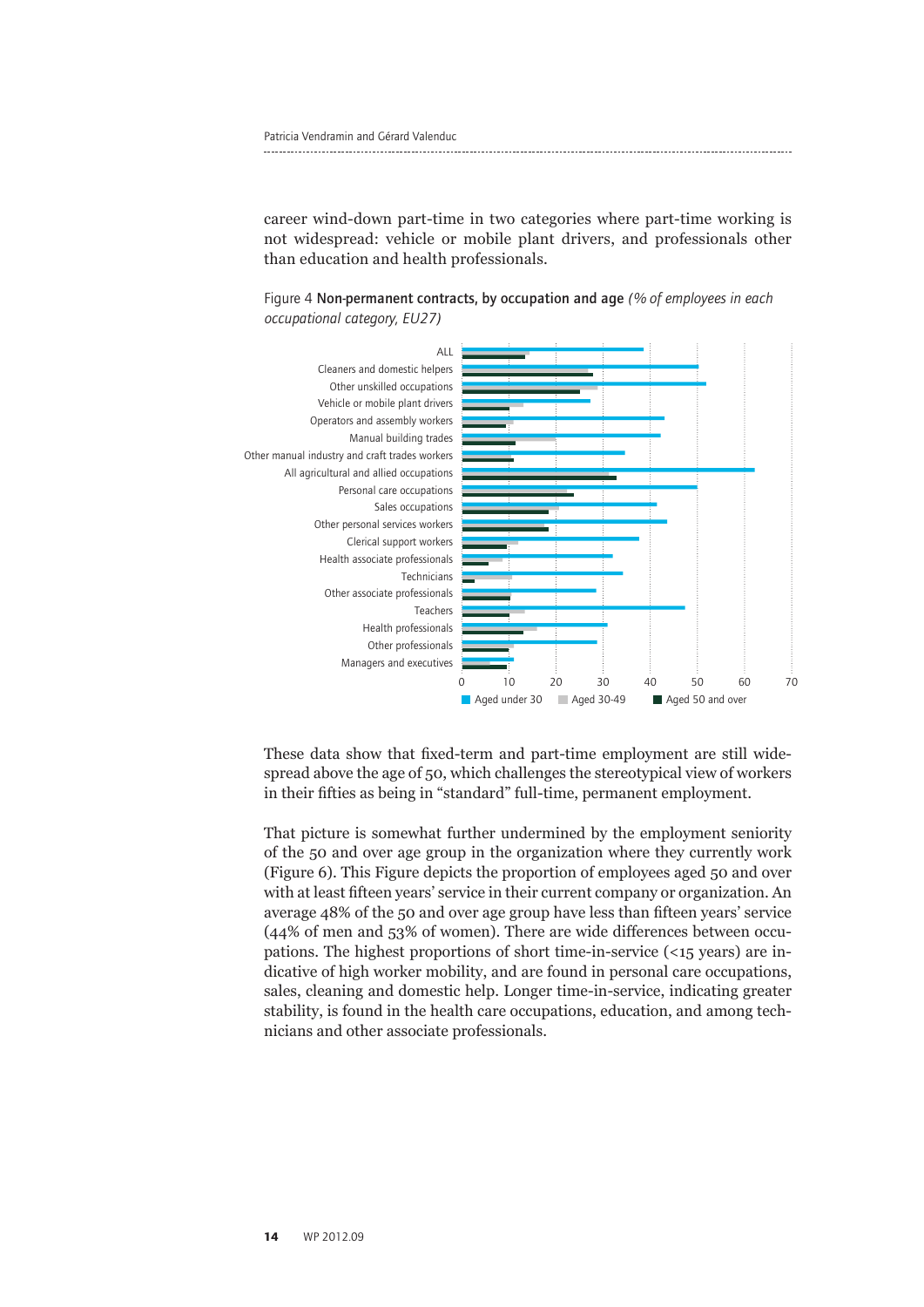



\* Eurofound defines a job as part-time employment up to 35 h/week, and full-time from 36 h/week.



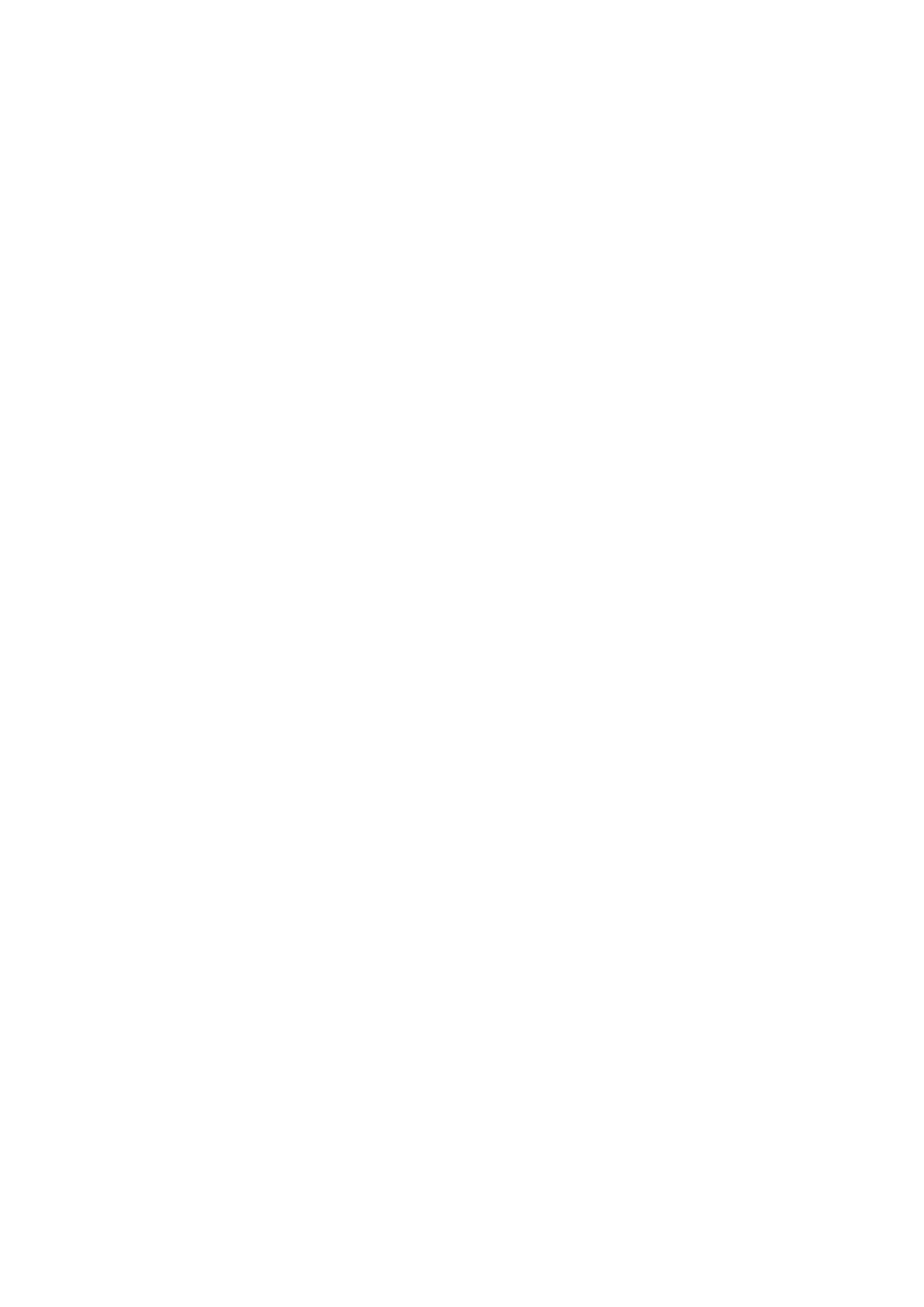## **3. Age-specific quality of employment and work**

The study on sustainability of work for an ageing workforce done for Eurofound (Vendramin *et al.,* 2012) considered different components of job and work quality in four main areas: working conditions (physical and psychosocial risks, work intensity, working hours), work-life balance, the expressive dimension of work (self-fulfilment, access to training, discretion in work, social support at work) and socioeconomic conditions. These aspects were chosen by reference to other research into work and employment quality (Green, 2006; Davoine *et al.,* 2008; Leschke & Watt, 2008; Muñoz de Bustillo *et al.,* 2009).

A multiple correspondence analysis statistical model has identified eight indicators that proved relevant to the age/work relationship:

- 1. Shift work (staggered or split shifts)**<sup>1</sup>** ;
- 2. Painful or tiring positions at least half the time**2**;
- 3. Fast-paced work at least half the time**3**;
- 4. Compatibility of working hours with family and social commitments**4**;
- 5. Discretion in organizing tasks or working time**5**;
- 6. Social support from colleagues or superiors**6**;
- 7. Career prospects**<sup>7</sup>** ;
- 8. The risk of losing their job in the next six months**8**.

The first three of these relate to working conditions; the fourth work-life balance; the next three, the expressive dimension of work; and the final one, social and economic security.

**<sup>1.</sup>** Question 37f: Do you work shifts?

**<sup>2.</sup>** Question 24a: Does your main paid job involve tiring or painful positions?

**<sup>3.</sup>** Question 45a: Does your job involve working at very high speed?

**<sup>4.</sup>** Question 41: In general, do your working hours fit in with your family or social commitments outside work very well, well, not very well or not at all well?

**<sup>5.</sup>** Question 50abc: Are you able to choose or change (a) your order of tasks, (b) your methods of work, (c) your speed or rate of work?

**<sup>6.</sup>** Question 51ab: Please select the response that best describes your work situation (always, most of the time, sometimes, rarely, never): (a) your colleagues help and support you, (b) your manager helps and supports you

**<sup>7.</sup>** Question 77c: How much do you agree or disagree with the following statements: (c) My job offers good prospects for career advancement.

**<sup>8.</sup>** Question 77a: How much do you agree or disagree with the following statements: (a) I might lose my job in the next six months.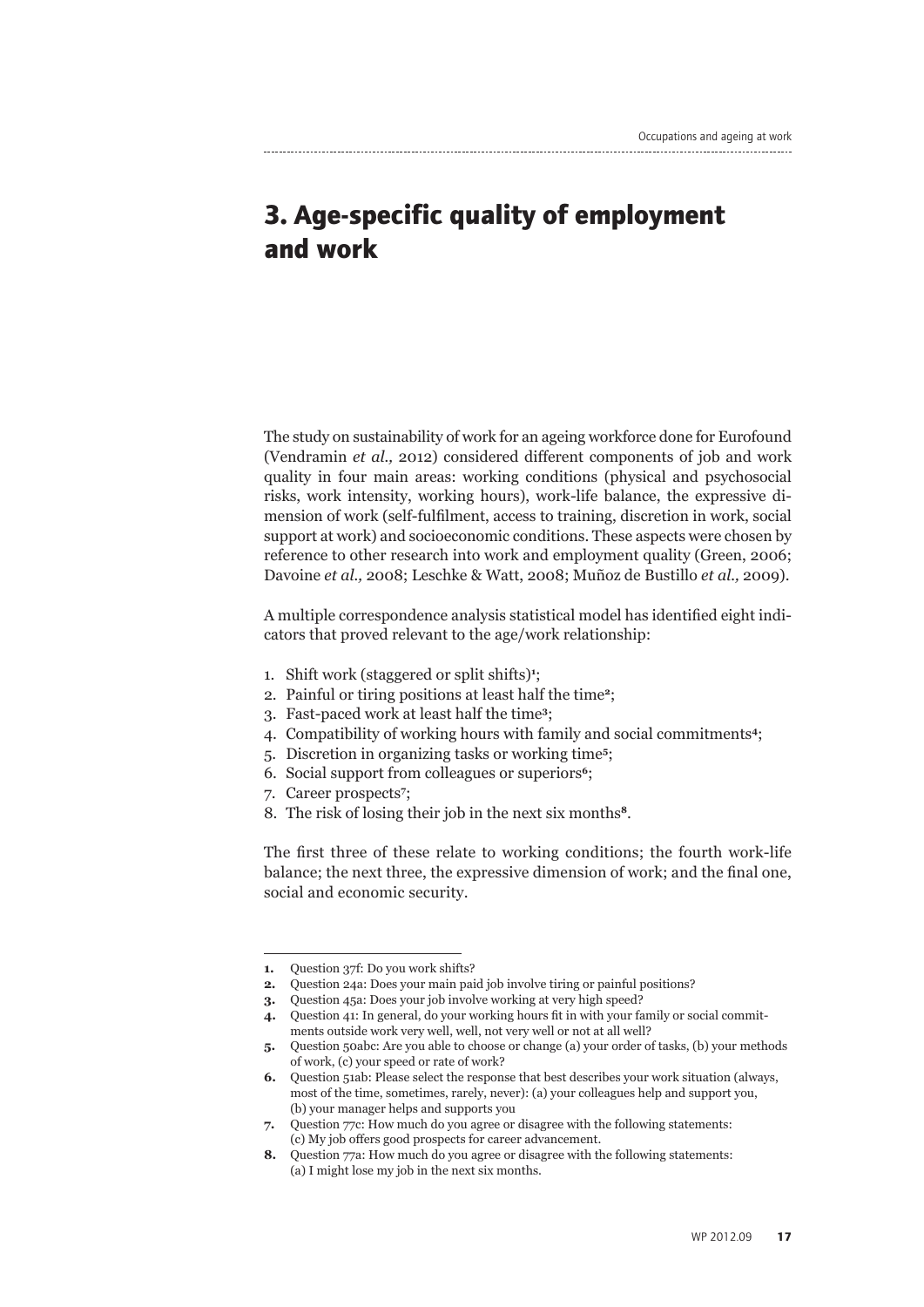Patricia Vendramin and Gérard Valenduc

This section reviews these eight indicators in terms of age-related differences between occupations.

#### **3.1 Shift work**

The proportion of workers exposed to shift work (rotating, staggered or split shifts) might be expected to decrease after the age of 50 as a result of the collectively-agreed or organization-specific arrangements that many countries have for relieving older workers of the most extreme forms of non-standard working hours, particularly shift work. While there is certainly an age-related decrease in the proportion of shift workers, it is a slight one, declining from 23% among the under-30s to 20% among 30-49-year-olds and 17% of those aged 50 and over.

However, this general trend conceals wide between-occupation differences. Three scenarios occur:

- a significant age-related decrease in the proportion of exposed workers. This is true for professionals (including health care), operators and assembly workers, sales occupations and personal care occupations;
- a significant age-related increase in the proportion of exposed workers. This is true for associate professionals in health care, vehicle or mobile plant drivers, and to a lesser extent, technicians; this trend therefore runs counter to the general trend;
- little variance in the proportion of exposed workers between the 30-49 and 50 and over age groups. This is particularly true for manual industry and crafts trades, cleaners and domestic helpers, other unskilled occupations, personal services other than sales and personal care.

Operators and assembly workers, health care occupations, personal care, sales and other personal services are most exposed of all.

### **3.2 Painful positions**

While the health damage – especially musculoskeletal disorders – induced by some work positions is widely reported in the research, the striking finding is that the proportion of workers exposed to painful or tiring positions for at least half of their working time does not decrease with age. It stands at 30% among those aged under 30, 32% among 30-49-year-olds and is still 32% among the 50 and over age group, even though the health impacts of painful positions worsen with age.

Two subsets of jobs are more exposed to painful positions. One, with the highest percentages (> 40%), is manual labour – agricultural and allied occupations, manual industry and craft and building trades, operators and assembly workers, cleaners and domestic helpers and other unskilled occupations – along with lower but still above average percentages in some service sector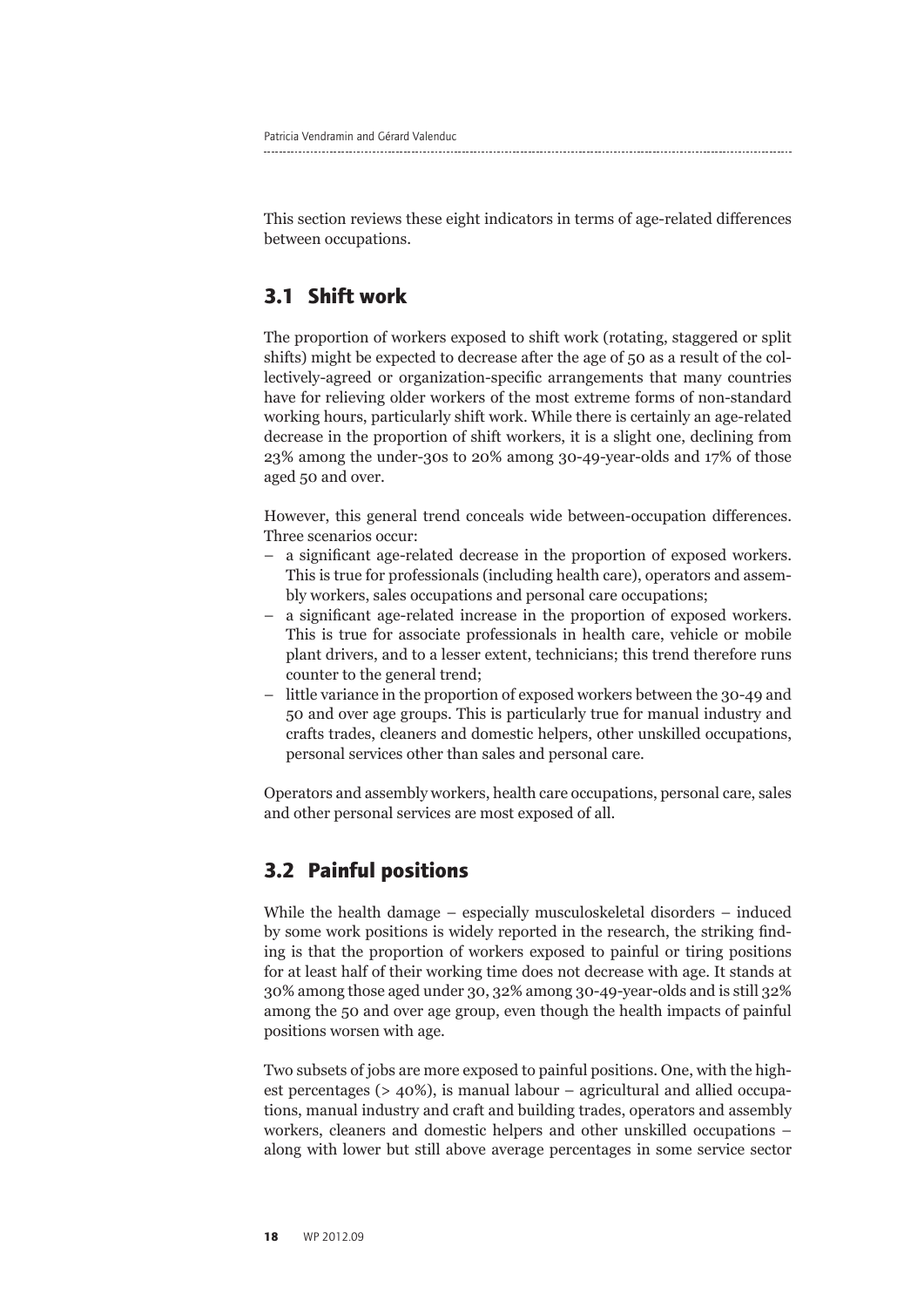jobs: health care professions (senior and associate), personal care occupations and other personal services.

Two categories of occupations show trends diverging from the mean. One is operators and assembly workers, who are more exposed to painful positions as they age: from 46% among those under 30 to 52% among 30-49-year-olds, rising to 61% of the 50 and over age group. It may be conjectured that the organizational forms of industrial mass production are not suited to allowing for age-related adaptations and that older workers perceive their working positions as increasingly painful. The other is health professionals and associate professionals where the exposure of those aged 50 and over decreased by 10 percentage points relative to the 30-49-year-olds, falling below average. This decrease should probably be attributed to work organization arrangements by which medical and paramedical staff move out of jobs with the most painful positions as they get older.

Figure 7 shows the categories of occupations with above-average exposure to painful positions of those aged 50 and over.



Figure 7 Occupations with above-average exposure to painful positions, those aged 50 and over *(% of employees aged 50 and over in each occupational category, EU27)*

#### **3.3 Very high rhythms**

The proportion of workers exposed to very high rhythms for at least half of their time decreases significantly with age: from 51% among the under-30s to 48% of 30-49-year-olds, down to 42% of the 50 and over age group. This trend is mirrored across all categories of occupation. The percentages among those aged 50 and over are lower in all cases than those under the age of 30 apart from among non-health and – education professionals. Figure 8 shows the categories of occupation with above-average exposure of those aged 50 and over to very high rhythms of work.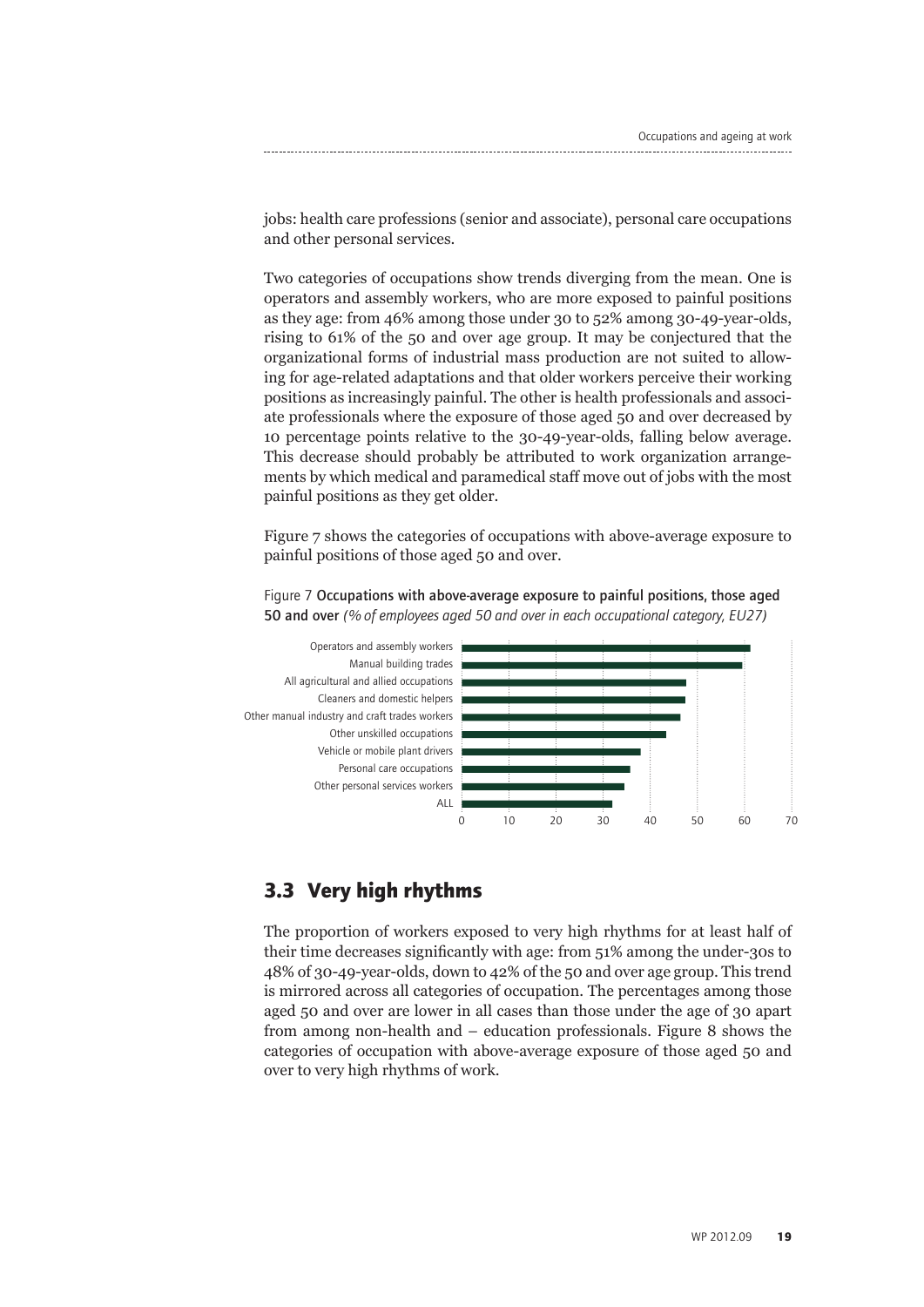Figure 8 Occupations with above-average exposure to very high speeds, those aged 50 and over *(% of employees aged 50 and over in each occupational category, EU27)*



#### **3.4 Conciliation**

Generally, the proportion of workers claiming that their working hours do not fit in very well or not at all well with their family or social commitments rises from 17% for the under-30s to 19% among 30-49-year-olds, decreasing thereafter to 14% of the 50 and over age group. Some occupations experience "peak" levels of conciliation difficulties between ages 30 and 49: mobile plant and vehicle drivers (39%), senior health professionals (30%), personal services occupations other than sales and personal care (30%). Figure 9 shows a mixed age-related trend across the different occupational categories.

Gender gaps are non-significant but widen with age. Among the under-30s, 18% of men and 16% of women report work-life balance difficulties, compared to 22% of men and 17% of women between the ages of 30 and 49, and 17% of men and 11% of women among the 50 and over age group.

Part-time working may be an explanatory factor in these differences. Conjecturally, part-time work (which is female-dominated) is a – highly genderunequal – way of balancing work and family commitments, which would explain why women report fewer difficulties balancing commitments than men. In that surmise, there would be fewer work-life balance issues in occupations where part-time working is more widespread. But that is not the finding. A comparison of Figure 5 and Figure 9 shows that a number of occupational categories are characterized by both a high proportion of part-time work and a high proportion of conciliation problems. This is the case with the health professions, personal care, sales and other personal services which are also highly feminised occupations. Part-time working does not therefore equate to a better conciliation between work and family or personal commitments.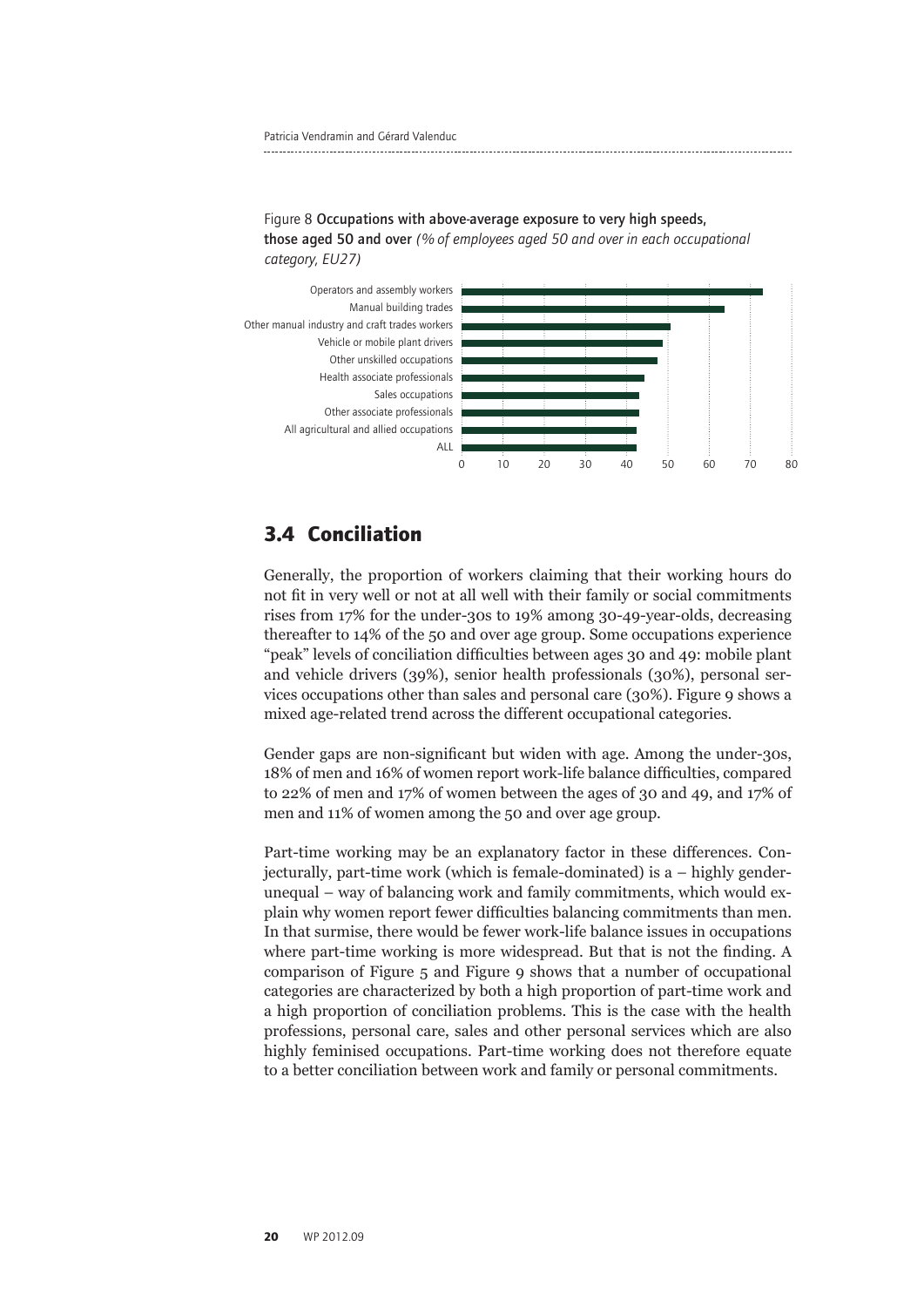

Figure 9 Working hours not fitting in with family or social commitments

### **3.5 Lack of discretion in work**

Lack of discretion in work is gauged through the lack of ability to choose or change the order of tasks, working methods or work pace. This is a bigger problem for younger than older workers: 41% of the under-30s versus 33% of 30-49-year-olds and the over-50s. There are significant between-occupation differences. Figure 10 shows the occupational categories with above-average exposure of the 50 and over age group to a lack of discretion in work.

The experience brought by age is not reflected by wider discretion in work in many occupations, not just manual and unskilled ones. There is also a persistent lack of discretion in sales occupations, personal services and among health associate professionals.

Gender gaps are minimal (approximately 1% either side of the average) other than among the over-50s where more men (36%) than women (29%) suffer a lack of discretion.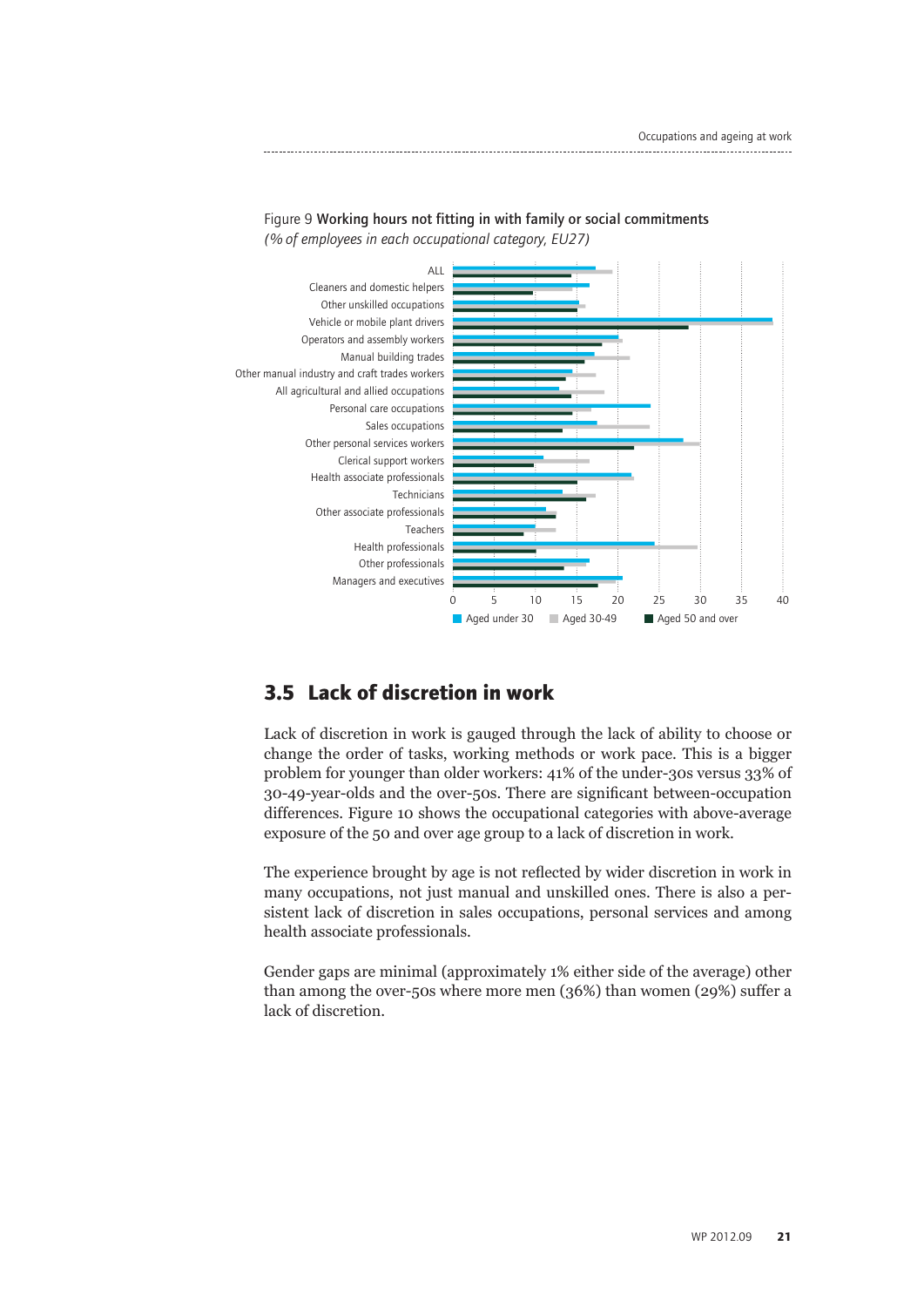



#### **3.6 Lack of social support**

In many occupations, a perceived lack of social support from colleagues or superiors increases between the 30-49-year-old and over-50 age groups. For all occupations, lack of social support affects 25% of those aged under 30, 28% of 30-49-year-olds and 33% of the over-50s. Here again, the gender gap is minimal (<1% either side of the average), except among the over-50s, where more men (36%) than women (30%) are affected by a lack of social support. The comparative decline in social support after age 50 is most marked among professionals and technicians and associate professionals, and also some manual occupations: the building trades, operators and assembly workers, unskilled occupations.

Among the over-50s only (Figure 11), the lack of social support is greatest among cleaners, domestic helpers and other unskilled occupations, among mobile plant and vehicle drivers, operators and assembly workers, manual industry and craft and building trades, and non-health-care technicians and associate professionals.



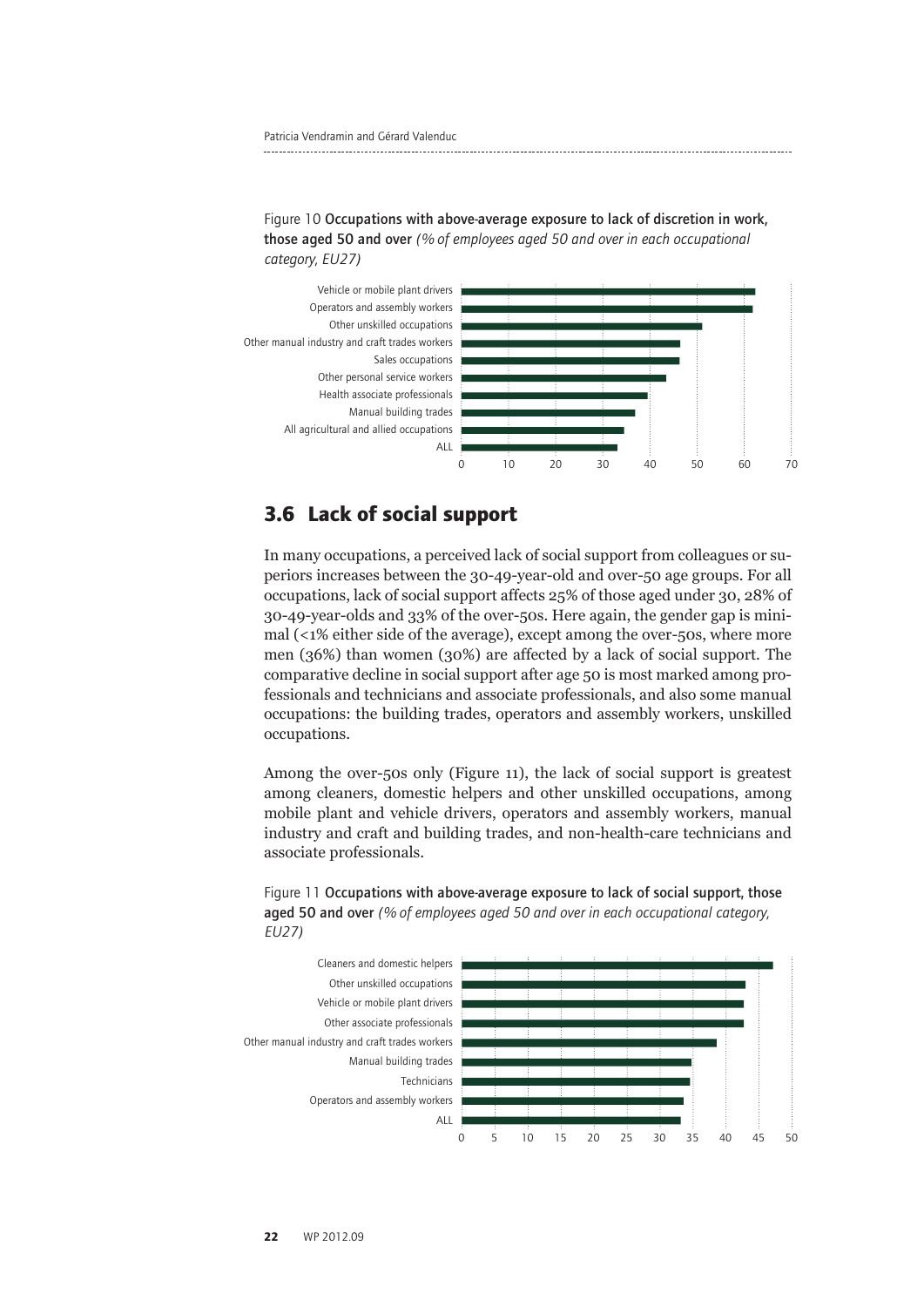### **3.7 Lack of career prospects**

The proportion of workers disagreeing with the statement that "my job offers good prospects for career advancement" increases with age, rising from 48% of under-30s to 58% of 30-49-year-olds, and 73% of the over-50s. More women than men see their career prospects as poor: 51% against 46% among the under-30s, 62% versus 54% among 30-49-year-olds year olds, and 77% compared to 69% of the 50 and over age group. The barriers to women's careers (the "glass ceiling" and "sticky floor") are well known and are reflected in these figures.

In other words, almost three-quarters of employees aged 50 and over view their career prospects as poor. This is a troubling finding in view of the intense political pressure to keep those in their fifties working longer.

A closer reading of the data on the lack of career prospects (Figure 12) indicates that the problem arises even before the age of 50. Except for professionals other than teaching, and non-health-care technicians and associate professionals, all other occupational groups already have a majority of 30-49-year-olds disenchanted with their career prospects.





These results suggest that workers see little future for themselves, and that employers are unable to provide attractive opportunities for career development throughout working life.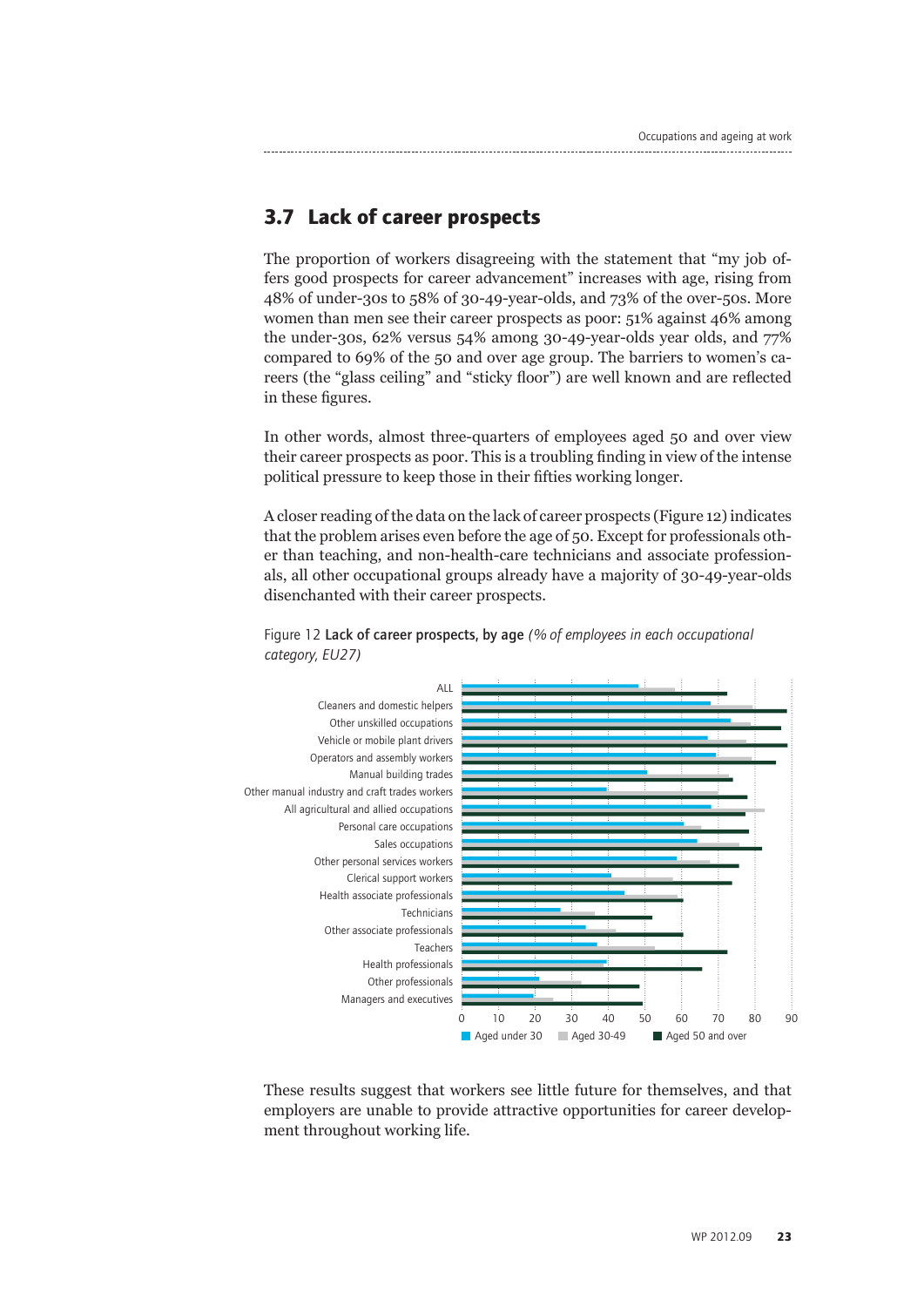#### **3.8 Job insecurity**

The sentiment of job insecurity, measured by the fear of losing their job within the next six months, is higher among the under-30s (21%) than among 30-49-year-olds and the 50 and over age group (16%). This sense of insecurity among young people reflects the high proportion of fixed-term contracts in this age group (see Figure 4). Perceived insecurity is still high among the oldest workers, however, affecting one in six of them. The gender difference is indistinguishable from zero.

Among the 50 and over age group, job insecurity varies between the different occupational categories. The health care occupations, teachers, technicians and other associate professionals, as well as clerical support workers and personal care occupations are relatively sheltered from insecurity. In contrast, executives and non-health and -education professionals are exposed to insecurity to the same extent as the average for all occupations. Figure 13 shows the occupational categories with above-average exposure to job insecurity for those aged 50 and over.





#### **3.9 An interim conclusion**

This selective overview of work situation indicators must be caveated by the fact that the EWCS survey refers only to employed workers, i.e., where the 50 and over age group is concerned, the "survivors", those who have not left the workforce due to harsh employment or work conditions. Those results suggesting that the quality of employment for the over-50s is no worse and may be better than that of the under-30s can be interpreted in two ways. Either older workers are not being subjected to harsh working conditions as a result of various internal business arrangements or protective collective agreements, or those who had the harshest working conditions have already left through various early retirement schemes or due to industry restructuring that has improved average quality levels for those remaining.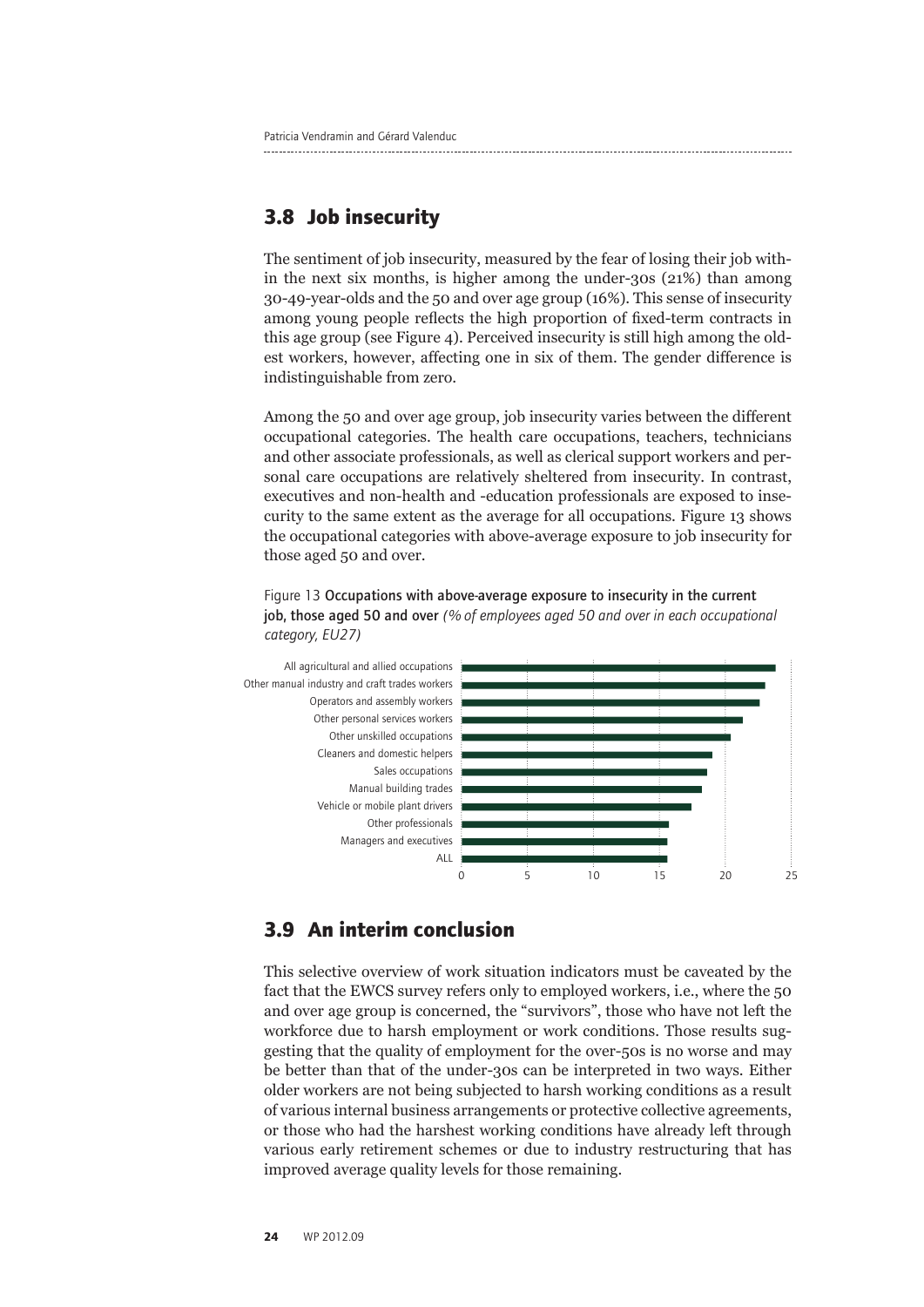While the results are for the European Union as a whole, and working conditions vary significantly between countries (Eurofound, 2012), the occupational category approach is a good "common denominator" in Europe. Differing institutional and regulatory contexts notwithstanding, the essence of an occupation presents fairly broad similarities across Europe, with the different occupational categories characterized by a broad common base in terms of job content, work environment, and career development in all countries. Hence the relevance of the occupational category approach to a pan-European analysis.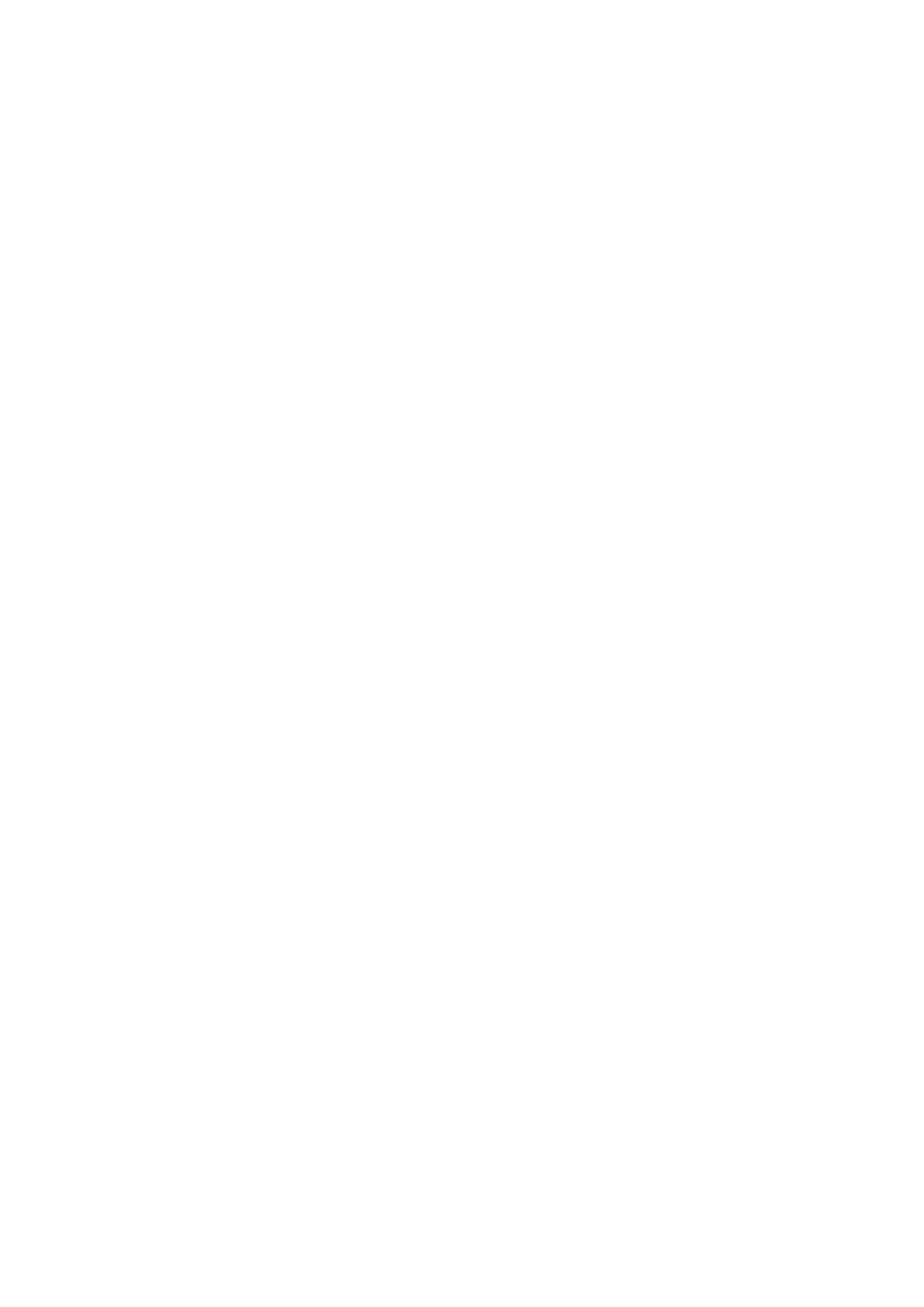## **4. The perceived sustainability of work**

The previous section discussed various characteristics of work situations experienced by employees in different occupational categories. This section considers employees' perceptions of how these work situations impact on their health, job satisfaction and well-being, focusing in particular on how age affects that perception.

A number of indicators influencing the perceived sustainability of work are considered based on a selection made in our study for Eurofound (Vendramin *et al.,* 2012). They are: general health<sup>9</sup> and particular health problems (backache**10** and sleep disorders**11**), satisfaction with working conditions**12** and psychological well-being**13**.

Health changes with age and working conditions. Figure 14 shows for the different occupations how self-perceived health is related to job type. Firstly, general health declines with age; the percentages of "poor perceived health" are lower for all occupations combined among the 30-49-year-olds – and lower still among the under 30s not included in the Figure.

Among the 50 and over group, more than 40% of workers in seven occupational categories claimed not to be in good general health:

- 1. Mobile plant and vehicle drivers (49%);
- 2. Other unskilled occupations (47%);
- 3. Operators and assembly workers (46%);
- 4. Cleaners and domestic helpers (45%);
- 5. Manual building trades (45%);
- 6, All agricultural and allied occupations (43%);
- 7. Other personal services occupations (41%).

**<sup>9.</sup>** Question 68: How is your health in general?

**<sup>10.</sup>** Question 69c: Over the last 12 months, did you suffer from any of the following health problems: backache?

**<sup>11.</sup>** Question 69m: Over the last 12 months, did you suffer from any of the following health problems: insomnia or general sleep difficulties?

**<sup>12.</sup>** Question 76: On the whole, are you very satisfied, satisfied, not very satisfied or not at all satisfied with working conditions in your main paid job?

**<sup>13.</sup>** WHO-5 well-being index constructed from the scale of answers to questions EF4.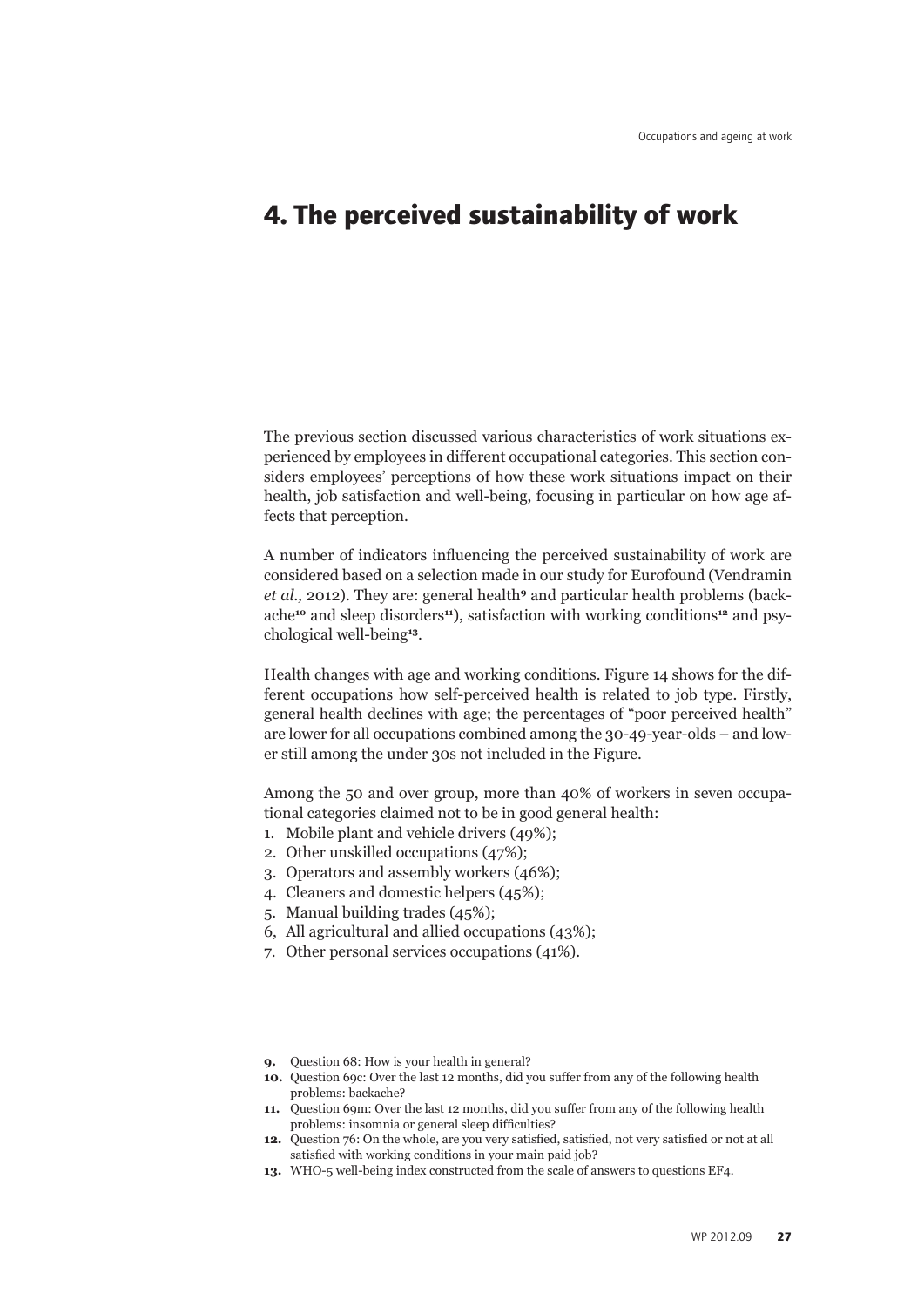

Figure 14 Poor general health, by age and occupation *(% of employees in each occupational category, EU27)*

One in four workers aged 30-49 in some occupations is already reporting poor general health: mobile plant and vehicle drivers, operators and assembly workers, cleaners and domestic helpers, manual building trades, personal care occupations. The least affected are managers and executives (18%). These data bespeak the whole issue of social inequalities in health (Vogel, 2011).

Figures 15 and 16 show the prevalence of backache and sleep disorders by age, for each occupational category.

The frequency of back problems rises with age peaking among the over-fifties in certain occupations: manual building trades (75.3%), agricultural and allied occupations (74.5%), mobile plant and vehicle drivers (67.4%), cleaners and domestic helpers (63.3%). These occupations are also those where painful positions are most apt to be reported by the over-50s (Figure 7). Also notable is the significant proportion of younger workers in some occupations already affected by back problems: agricultural and allied occupations (55.2%), health professionals (48.9%), manual building trades (44.3%), mobile plant and vehicle drivers (42.6%), cleaners and domestic helpers (41.5%).

In some occupations, almost three in ten employees in the 50 and over age group are affected by sleep disorders: operators and assemblers (30.5%), personal care occupations (28.4%), teachers (27.5%), other associate professionals (27%). In many occupations, the numbers are already at or near peak in the median age group of 30-49-year-olds, especially among managers and executives, health professionals and other professionals, personal care occupations, mobile plant and vehicle drivers, and cleaners and domestic helpers.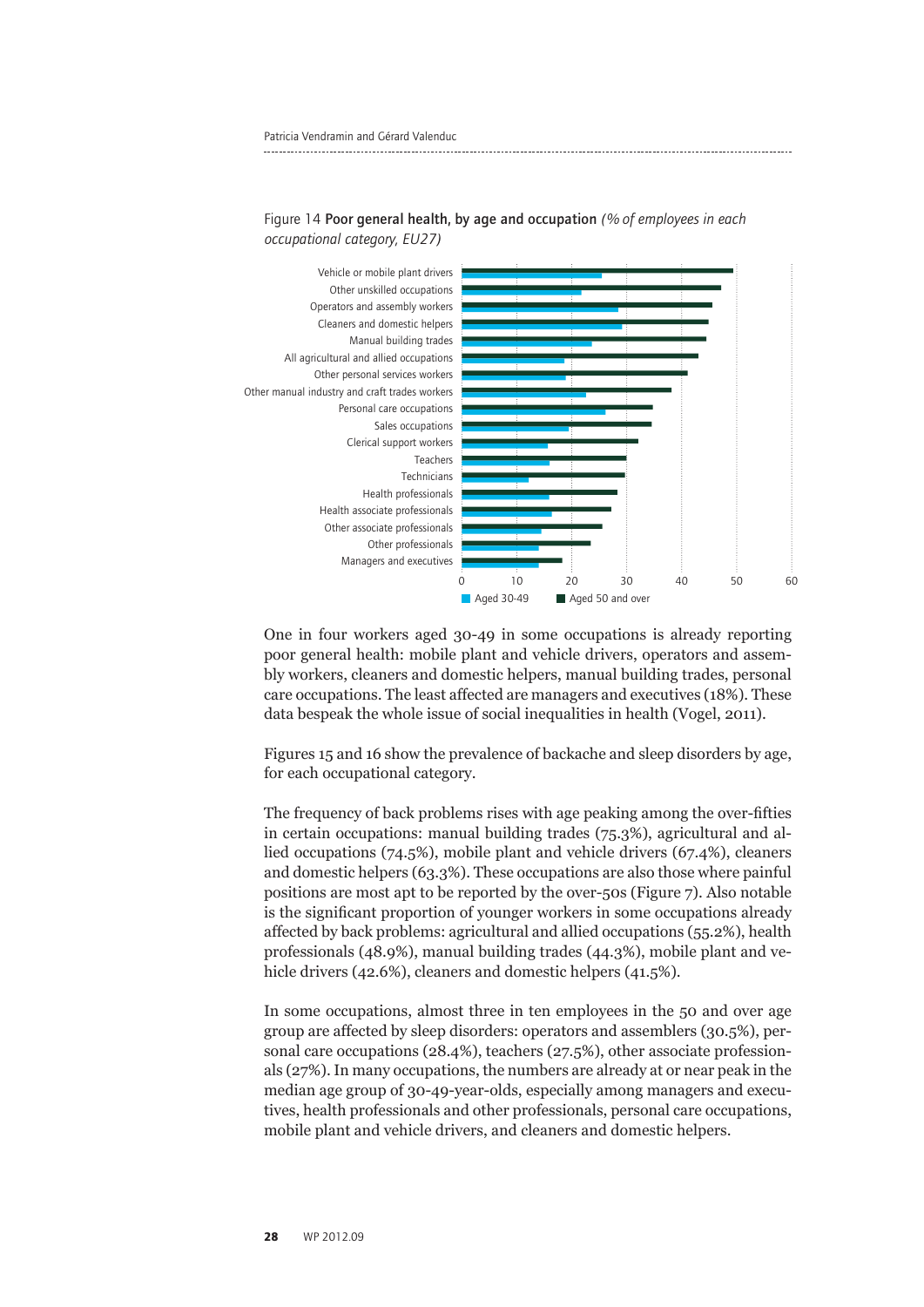

Figure 15 Back problems in the previous 12 months, by age and occupation *(% of employees in each occupational category, EU27)*

#### Figure 16 Sleep disorders in the previous 12 months, by age and occupation *(% of employees in each occupational category, EU27)*

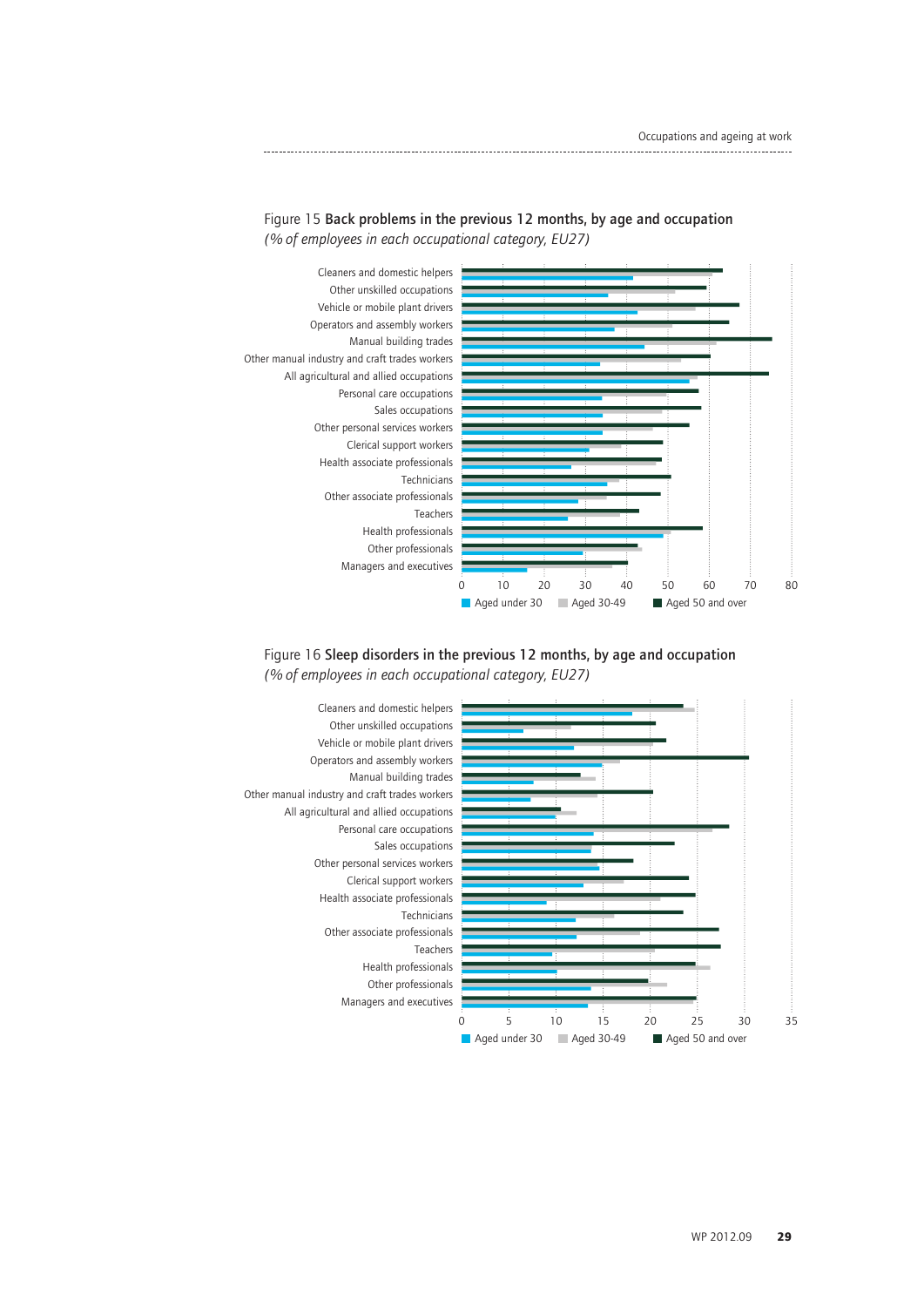Close similarities are seen in the responses from the different age groups to the question as to their degree of satisfaction with their working conditions. On an age-specific basis only, the percentages of "very satisfied", "satisfied", "not very satisfied" and "not at all satisfied" differ by a bare percentage point. By contrast, the responses for each occupational category show more than significant variations (Figure 17). Seven occupational categories contain the highest percentage of dissatisfaction: operators and assemblers (29.7%), mobile plant and vehicle drivers (26.2%), cleaners and domestic helpers (24.1%) and other unskilled occupations (25%), agricultural occupations (22.6%), manual building trades (21.2%) and other manual industry and craft trades workers (21.9%). They are also mostly (6 of 7 categories) the occupations with the highest proportion of workers reporting poor health in their fifties (Figure 14), and are likewise (6 of 7) among the sectors most exposed to a lack of social support among the over-50s (Figure 11) and among those with the poorer career prospects (Figure 12).

Personal services occupations, sales occupations and health professionals have a 15-20% dissatisfaction rate. Other occupational categories have less than 15% dissatisfaction, with a bare 10% among managers and executives and non-health and -education professionals.



#### Figure 17 Satisfaction with working conditions, by occupation *(% of employees in each occupational category, EU27)*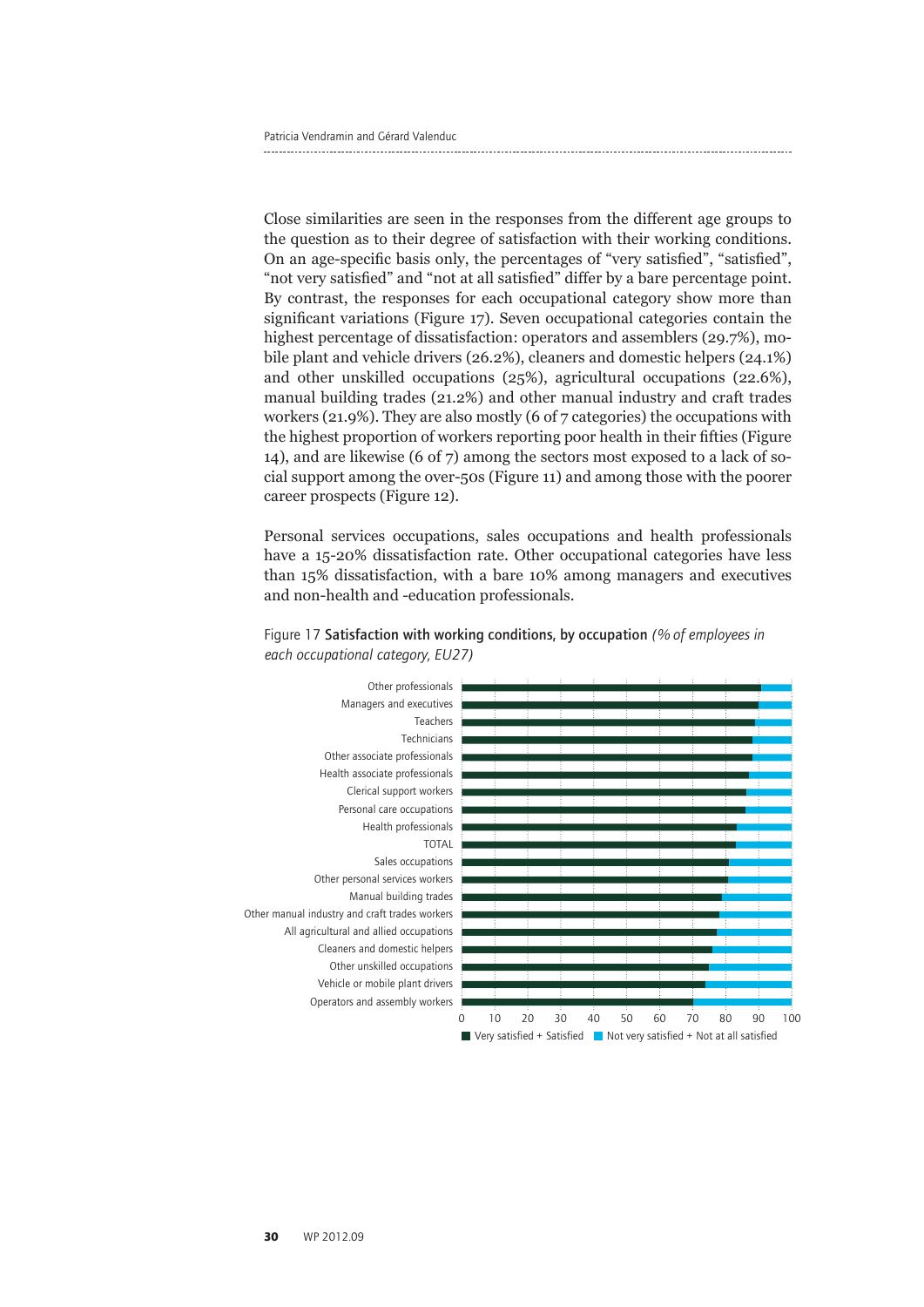The gender-disaggregated proportion of dissatisfaction with working conditions is similar for many occupations (Figure 18). For some occupational categories, dissatisfaction is proportionally higher among women chiefly in the agricultural and allied occupations, followed by operators and assembly workers, other manual industry and craft trades workers and sales occupations.



Figure 18 Share of dissatisfaction with working conditions, by occupation and gender *(% male and female employees in each occupational category, EU27)*

While approximately 15% of workers in all age groups are discontented with their working conditions, specific age-related levels of dissatisfaction are to be found within occupations (Table 2). Dissatisfaction is highest among health professionals (29%), cleaners and domestic helpers (33.5%) aged under 30. In the 30-49 age group, the share of dissatisfaction was significantly higher in sales occupations (20.6%) relative to other age groups. The 50 and over age group is characterized by a low proportion of dissatisfied workers in agricultural and allied occupations. Apart from these occupation-related differences, there is a measure of similarity in the age group-specific assessment of working conditions within all occupations.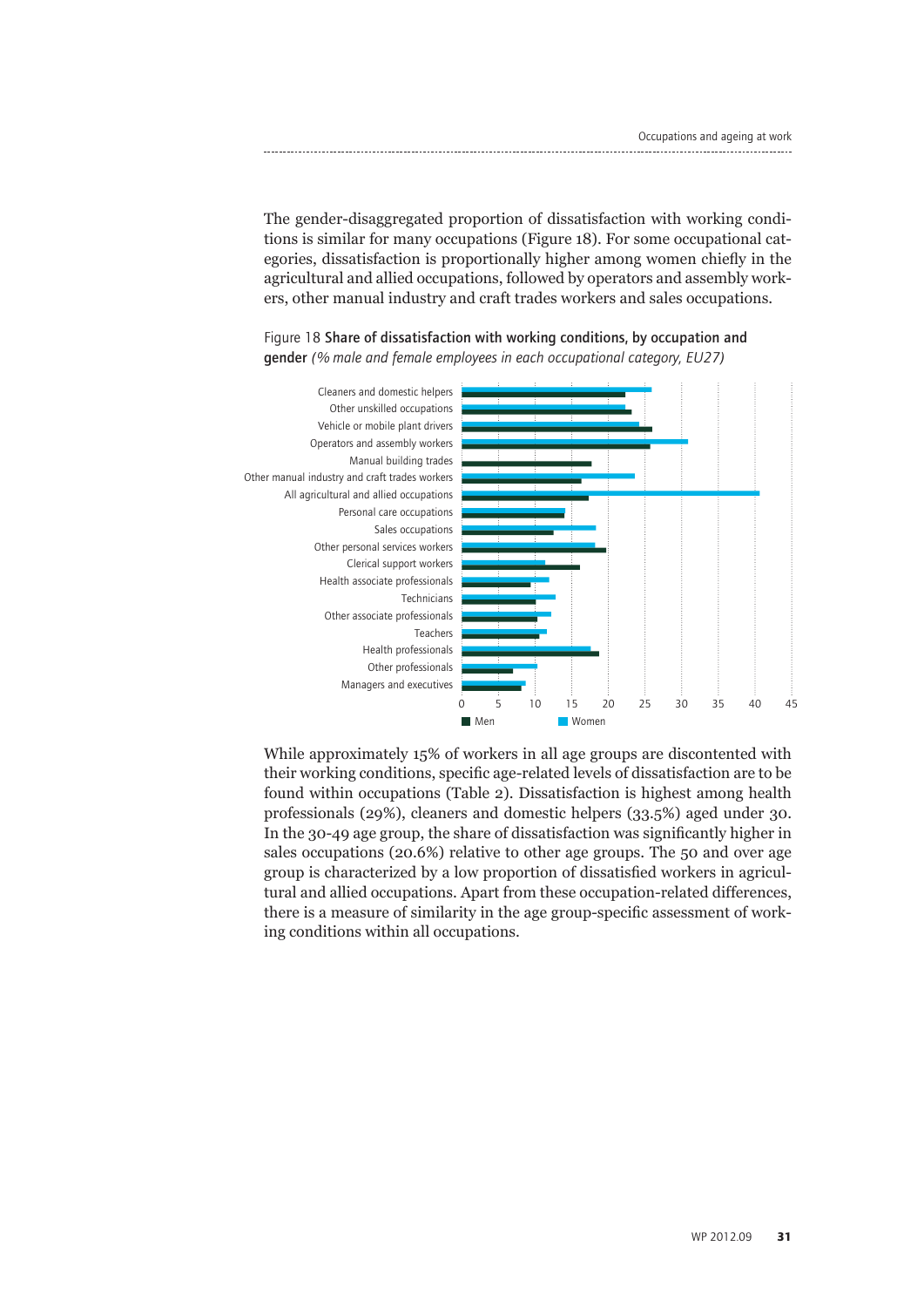|                                                | Under 30 | 30-49 | 50 and over |
|------------------------------------------------|----------|-------|-------------|
| Managers and executives                        | 4.4      | 9.2   | 7.7         |
| Other professionals                            | 9.5      | 7.7   | 9.0         |
| Senior health professionals                    | 29.0     | 15.3  | 14.7        |
| <b>Technicians</b>                             | 12.0     | 10.1  | 12.9        |
| Other technicians and associate professionals  | 11.8     | 10.7  | 12.4        |
| <b>Techniciens</b>                             | 8.8      | 10.1  | 12.7        |
| Health technicians and associate professionals | 5.8      | 12.2  | 13.3        |
| Clerical support workers                       | 11.4     | 13.0  | 14.1        |
| Other personal services occupations            | 19.0     | 19.4  | 18.2        |
| Sales occupations                              | 15.5     | 20.6  | 9.6         |
| Personal care occupations                      | 14.1     | 15.7  | 11.2        |
| All agricultural and allied occupations        | 26.9     | 26.6  | 15.7        |
| Other manual industry and craft trades workers | 14.2     | 18.2  | 18.7        |
| Manual building trades                         | 17.2     | 18.6  | 17.3        |
| Operators and assembly workers                 | 27.1     | 29.0  | 24.7        |
| Mobile plant and vehicle drivers               | 23.0     | 27.3  | 24.5        |
| Other unskilled occupations                    | 21.7     | 22.8  | 24.7        |
| Cleaners and domestic helpers                  | 33.5     | 24.4  | 22.5        |
| Total                                          | 15.6     | 15.8  | 15.5        |

#### Table 2 Share of dissatisfaction with working conditions, by occupation and age group *(employees, EU27)*

Psychological well-being can be considered an indicator of wellness at work, but also as a predictor of attitudes towards labour market mobility or withdrawal. There is an ostensible link between psychological well-being and job role, and through them, working conditions. Figure 19 shows the proportion of workers reporting a low level of psychological well-being within the different occupations. It also records the type of advancing age-related change. The figure shows that for some occupations, age is relatively neutral for psychological well-being; the percentages show little age-related variation in the sales occupations, health professionals, teachers and other professionals. For the latter, the percentages of employees reporting a low level of psychological well-being are broadly similar in all age groups. Managers and executives are characterized by a declining share of employees reporting low psychological well-being as they grow older. Experience makes this type of job role more sustainable for the job-holders. Clerical support workers and personal care occupations show an increase in employees reporting low psychological well-being from their thirties onwards. Finally, for most other occupations, the share of employees reporting low psychological wellbeing rises with increasing age. The occupations with the highest rates of low psychological well-being among the 50 and over age group are cleaners and domestic helpers (32.6%), operators and assemblers (32.1%), mobile plant or vehicle drivers (29%). These latter occupations also fared badly for general health and satisfaction with working conditions. A number of other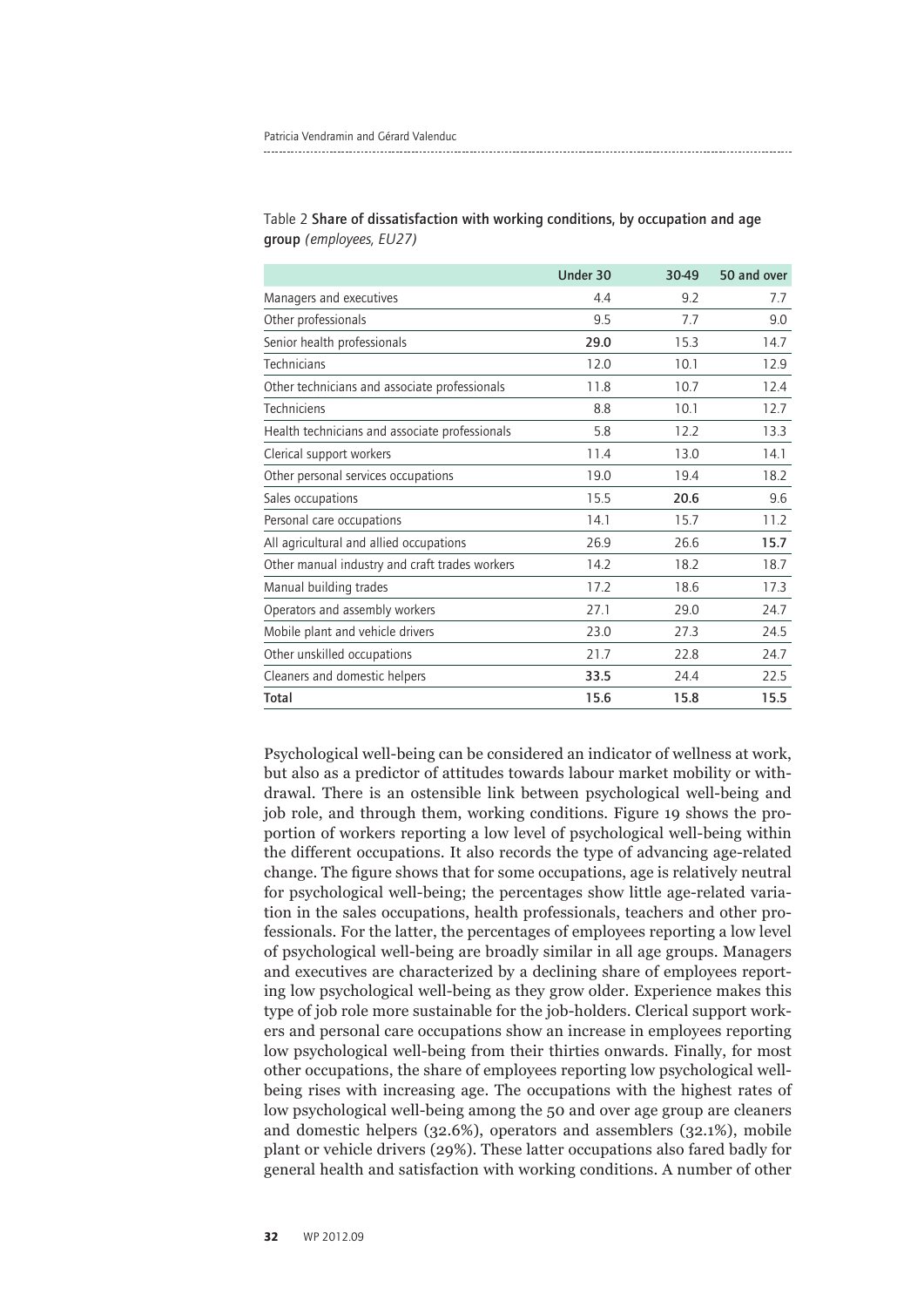

occupations also received low psychological well-being scores of between 22 and 25% by those aged over 50.

Figure 19 Low psychological well-being index, by age and occupations *(employees, EU27)*

This section calls forth the conclusion that health issues play significantly into occupation- and age-group-related perceptions of the impact of work situations. These health problems include both disorders indicative of exposure to physical or psychosocial risks (backache and sleep disorders), and personal assessments of general health and psychological well-being. The differences between occupational categories largely reflect social inequalities in health to the disbenefit of unskilled occupations and manual trades. But the results also point to warning signs for other occupations: teachers, health associate professionals, other associate professionals, and personal services occupations.

There is little age correlation with overall satisfaction with working conditions, barring in a small number of occupational categories (see Table 2). By contrast, there are wide between-occupational category gaps: the proportion of dissatisfied workers often varies by a factor of two between the most skilled and least skilled occupations.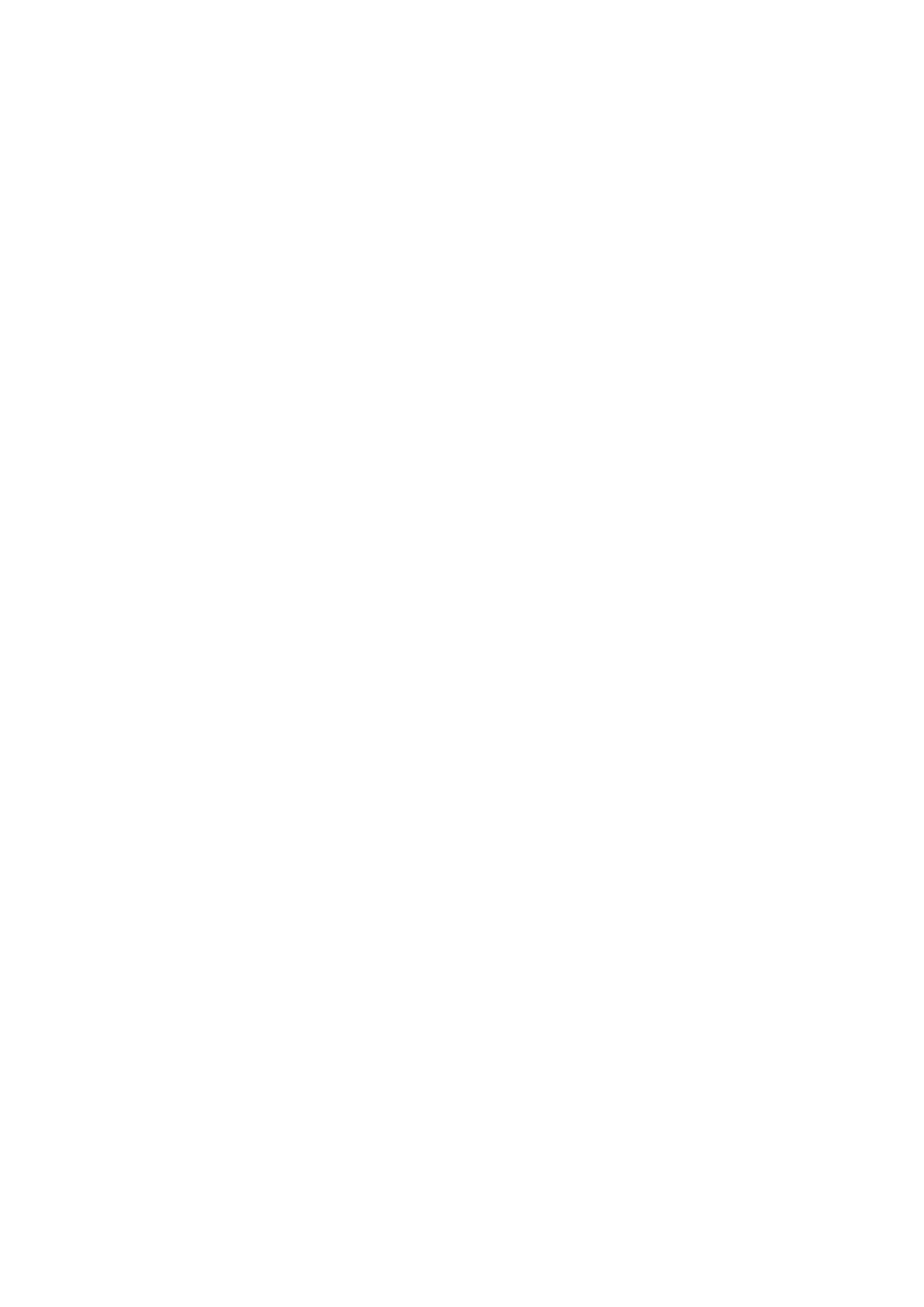## **5. Attitudes towards ageing at work**

Having reviewed the main features of work situations as experienced by employees in different occupational categories (section 3) and their perceived impacts on health, satisfaction and well-being (section 4), this section now looks at age-specific differences in how employees contemplate the prospects of working to the end of their gainful lives.

For that, a set of indicators can, up to a point, be used to gauge workers' views on the prospect of still doing the same job at the age of 60. They are the perceived negative relationship between the current job and health**14**, the feeling of being able to do the same job up to the age of 60**15**, and working time preferences, i.e., wanting to work more, as many or fewer hours a week than now<sup>16</sup>. These three indicators reflect key aspects of the sustainability of work with age. The fear of a negative health outcome from work is identified in research already mentioned (Molinié *et al.,* 2012) as a determinant in career change and early retirement decisions. The desire to reduce working hours when approaching retirement is not only a trend already identified in previous surveys (Villosio, 2005) but also a negotiating issue in collective agreements on career wind-down. The question on feeling still able to do the same job as at present on reaching the age of 60 has informed much discussion on the sustainability of the work since first being included in the EWCS survey in 2005.

**<sup>14.</sup>** Question 67: Does your work affect your health or not? (no; yes, mainly negatively; yes, mainly positively).

**<sup>15.</sup>** Question 75: Do you think you will be able to do the same job you are doing now when you are 60 years old? (yes, I think so; no, I don't think so; I wouldn't want to)

**<sup>16.</sup>** The difference between the responses to Question 18: How many hours do you usually work per week in your main paid job? and Question 19: Provided that you could make a free choice regarding your working hours and taking into account the need to earn a living: how many hours per week would you prefer to work at present?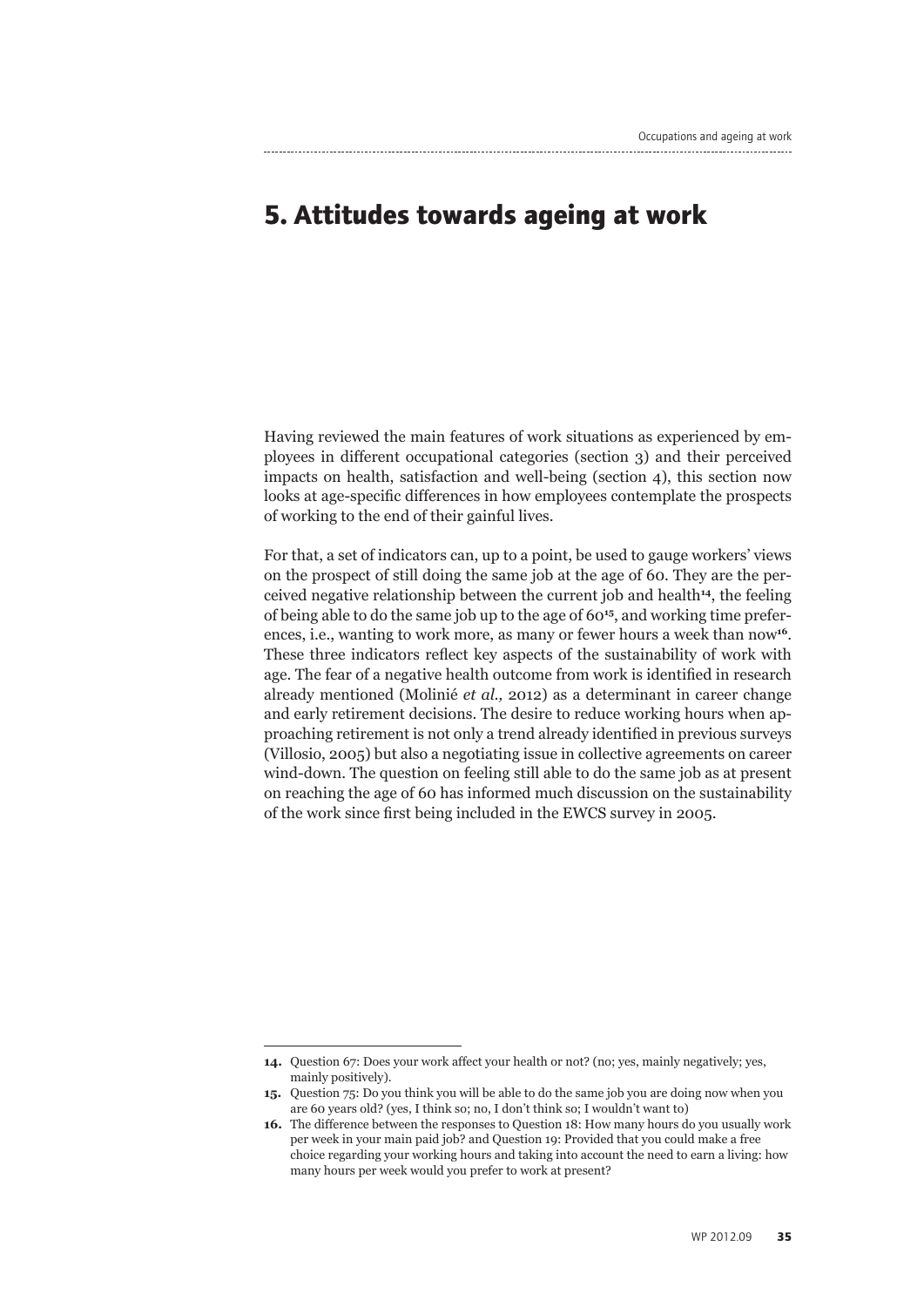#### **5.1 The perceived link between work and health**

The proportion of workers who think their work is having negative health outcomes varies with the type of job done (Figure 20). It is higher in certain occupations and in some cases is age-neutral. Operators and assembly workers (4 in 10 employees) and health professionals (3 in 10 employees) are cases in point. The latter are negatively characterised by a set of observed indicators. In many other occupations, the proportion of employees perceiving a negative work/health outcome increases significantly after the age of 30, especially in the manual building trades where it reaches 50.9% among the over-50s, mobile plant and vehicle drivers, with 4 in 10 employees from the age of thirty, and associate health professionals and technicians and personal services occupations with 3 in 10 employees. In some occupations, the share of employees perceiving a negative health impact of their work declines among the 50 and over age group, especially in the agricultural and allied occupations, other unskilled occupations, personal care occupations and cleaners and domestic helpers. Conjecturally, age-related selection mechanisms may operate in these types of occupation giving rise to a labour market exit by older workers or job mobility that distances them from health-damaging jobs.



Figure 20 Respondents reporting that their job negatively affects their health, by occupation and age *(employees, EU27)*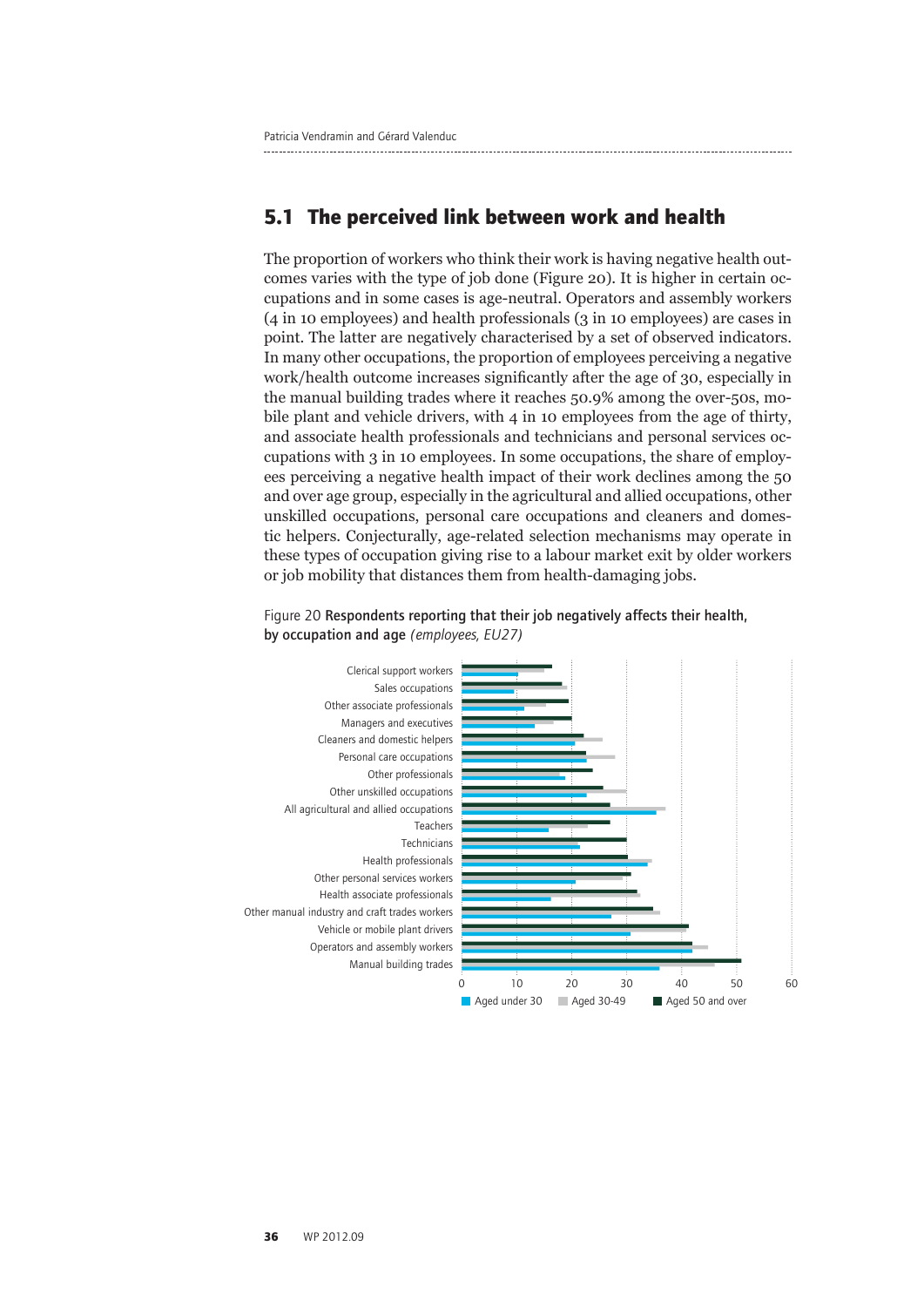#### **5.2 Doing the same job at 60**

Increasing the senior citizen employment rate is a challenge for most European countries. One survey question asks whether respondents think they will be able to keep doing the same job up to the age of 60. It is a question that means different things to different age groups. A negative reply to this question may be less an indicator of non-sustainability of the job for the under 30s than an expression of what younger workers want from their future employment. Career progression and mobility are what mostly lie behind this question. For older workers, keeping doing their present job until they reach 60 is in a very real sense more about the idea of sustainability of their current work from the perspective of ageing and the wind-down to retirement. This section looks at the replies of employees in their 40s and 50s, because decisions are thought out in their 40s and taken in their 50s. The proportion of employees aged 45-49 in each occupational category who thought they could keep doing the same job until they reach 60 is shown in Figure 21.



Figure 21 Share of the 45-49 age group reporting "yes, I think I will be able to do the same job when I am 60 years old" *(employees, EU27)*

In only a small handful of occupational groups did the current job feel doable up to the age of 60 by at least 7 out of 10 employees nearing their fifties – managers and executives (72.7%), other professionals (80.7%) and other associate professionals (70.1%). In eight types of occupation fewer than one in two employees in the same age bracket felt capable of doing the same job up to the age of 60. Among the manual building trades, operators and assembly workers, cleaners and domestic helpers, a bare third of employees thought it feasible. On top of these manual jobs, percentages below 50% are also found in some service occupations: health associate professionals, personal care and other personal services occupations. This relatively low proportion of affirmatives in most of the survey occupations speaks to the types of job and working conditions that may be sustainable from the viewpoint of a longer active working life.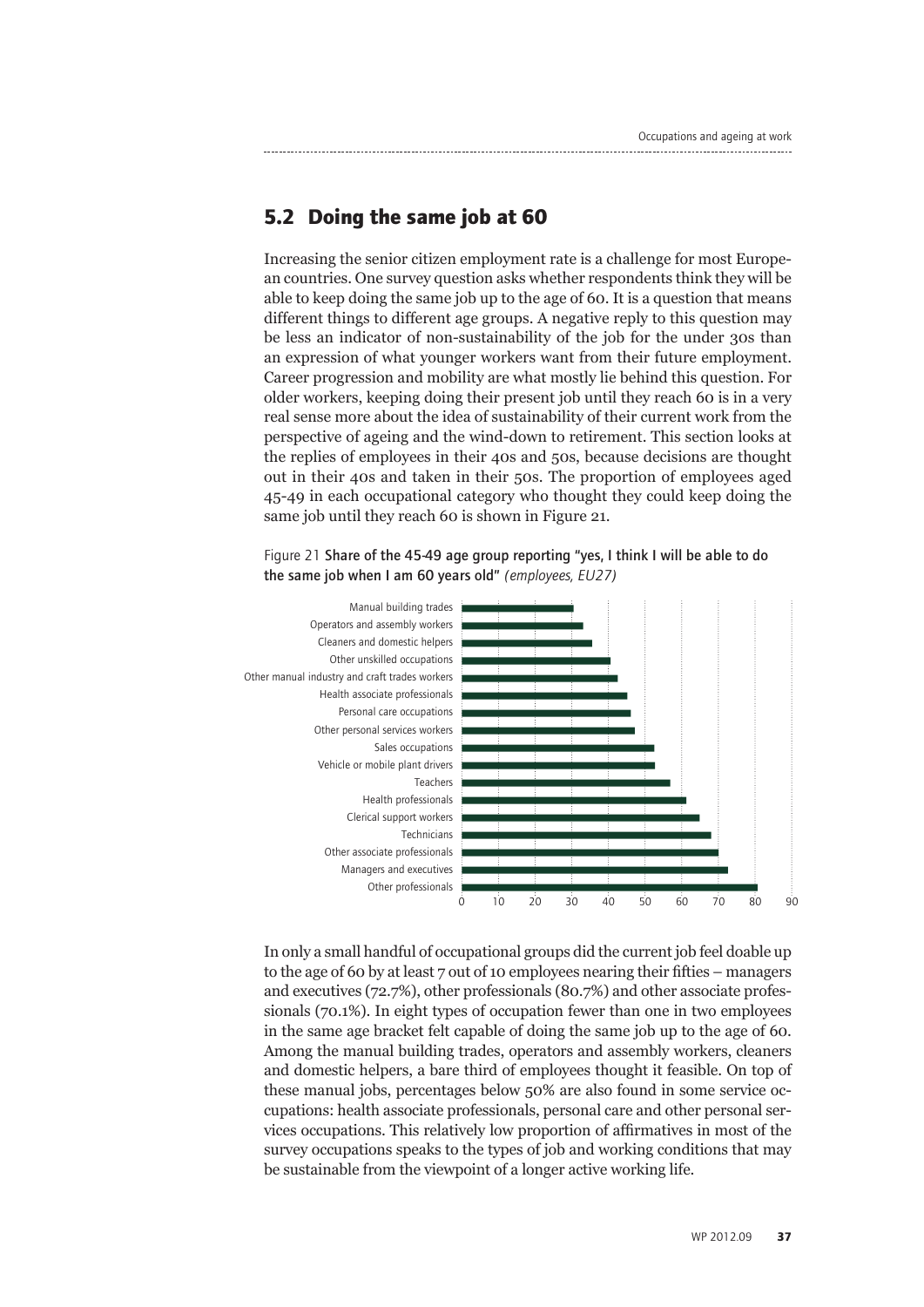Figure 22 shows the Figure 21 occupations in which fewer than 60% of employees aged 45-49 thought they could still be doing the same job at 60 and charts changes in that feeling between the age of 40 and the late 50s. There is a clear decline in the late forties  $-$  i.e., ages  $45-49 -$  in many occupations, giving way to an upturn which continues rising towards the age of 60. This trend shift is highly pronounced among health associate professionals and the manual building trades, but is also to be seen among sales occupations, personal services other than personal care, and in other non-construction-related manual industry and craft trades workers. This Figure indicates that this age group (45-49 years) is probably where critical decisions are taken about working and retirement. This is probably the age at which age-related selection mechanisms take shape, i.e., job changes or decisions to depart early from the labour market. The proportions in all Figure 22 occupations rise between the ages of 50-54 and 55-59. There are two possible explanations: the burden of work lightens as the 60th birthday nears; and/or those workers in the least sustainable jobs may already have left the labour force.

Figure 22 Changes in replies "yes, I think ... 60 years old" between ages 40 and 59 in occupations where fewer than 60% replied "yes, I think ... 60 years old" at ages 45-49 *(employees, EU27)*

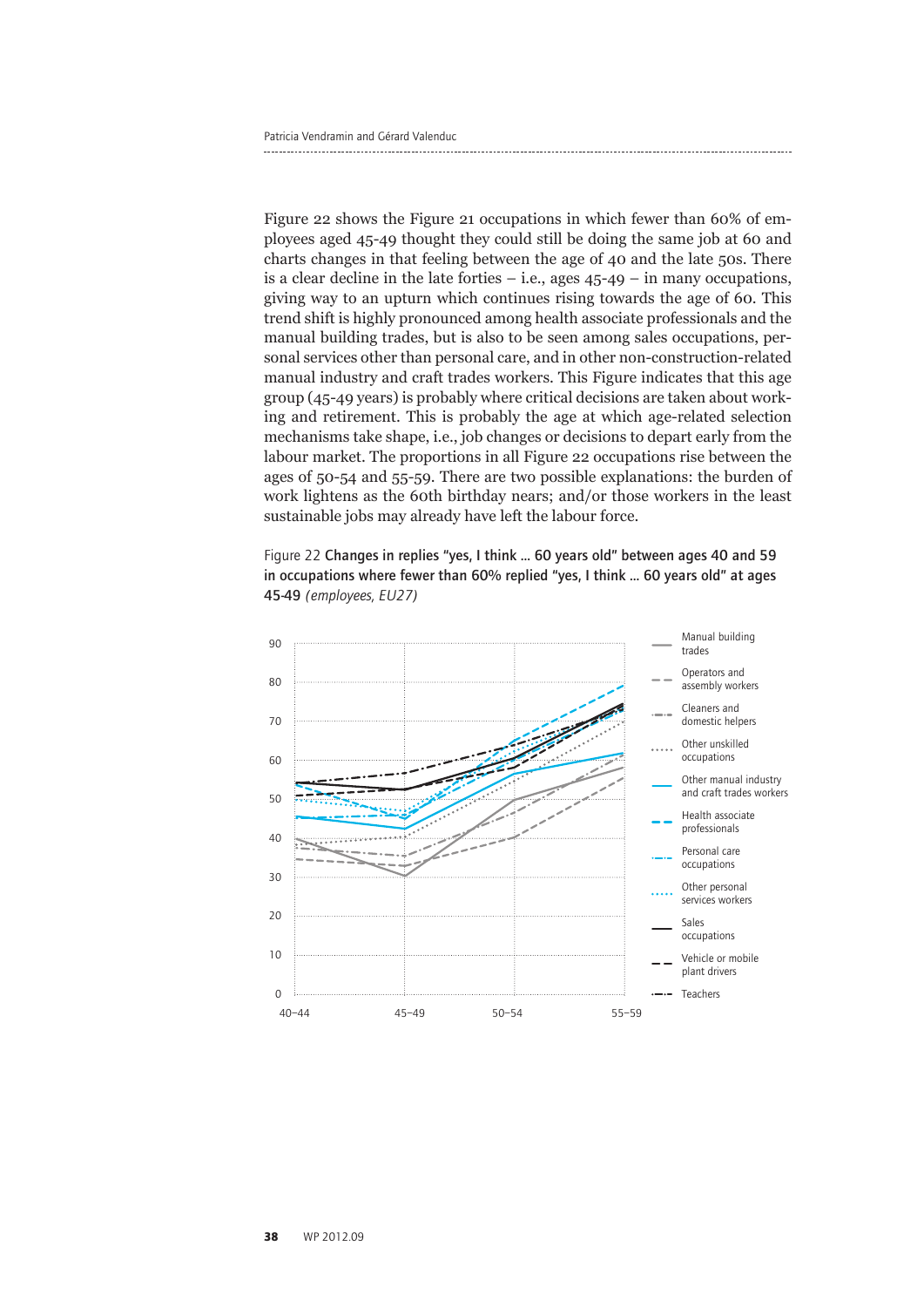### **5.3 Working time preferences**

Full- and part-time work is not equally distributed among different age groups or within all occupations (Figure 5). As a result, different expectations will be voiced at different times of working life depending on the employee's working time and the job they do.

Figure 23 shows for each occupational group the proportion of employees claiming to want to work more (work longer hours), less (work fewer hours), and keep the same working time. In all occupational groups apart from cleaners and domestic helpers and other low-skilled occupations, the proportion of employees wanting to work fewer hours outweighs that of those wanting to work more. This is particularly so for: managers and executives, health professionals, other professionals, other associate professionals, mobile plant and vehicle drivers, technicians, manual building trades, clerical support workers. These aspirations are partly related to the specific working conditions of the job, but also to the share of full- or part-time employment in these occupations.



Figure 23 Working time aspirations, by occupational group *(employees, EU27)*

It can be seen from Figure 24 that the shares of full-time employees wanting to work fewer hours are closely comparable for the three age groups considered: 26.7% for the under-30s, 31.6% for 30-49-year-olds, 32.1% for the 50 and over age group. The working hours preferences of part-timers reflect the share of involuntary part-time that prevails in the different age groups. So, 50.8% of part-timers aged under 30 would like to work more hours, compared to 35.6% of 30-49-year-olds and 29.8% of employees aged 50 and over.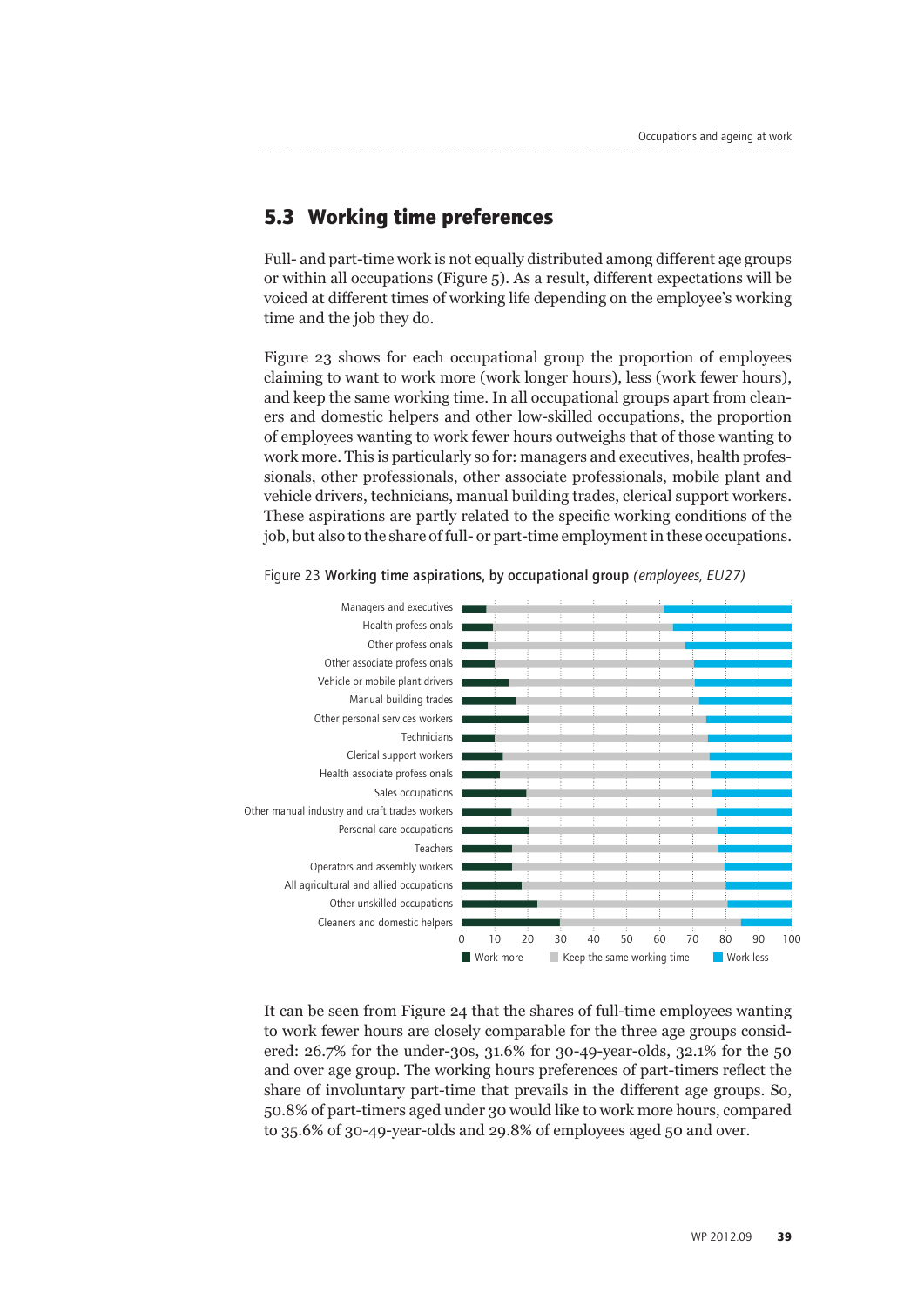

Figure 24 Working time aspirations, by full-time/part-time and age group *(employees, EU27)*

Table 3 shows for full-time employees the percentage of each age group within each occupational group wanting to reduce their working hours. One immediately striking finding is that among health professionals, 47.5% of those aged 30-49 would like to work fewer hours. Also noteworthy is the situation among teachers - 37.6% in the 50 and over age group would like to work fewer hours.

|                                                | Under 30 | 30-49 | 50 and over |
|------------------------------------------------|----------|-------|-------------|
| Managers and executives                        | 33.3     | 41.5  | 43.0        |
| Other professionals                            | 33.0     | 34.8  | 37.1        |
| Senior health professionals                    | 33.3     | 47.5  | 42.7        |
| <b>Teachers</b>                                | 19.5     | 31.9  | 37.6        |
| Other technicians and associate professionals  | 28.5     | 33.9  | 36.0        |
| Technicians                                    | 18.4     | 30.4  | 28.5        |
| Health technicians and associate professionals | 25.0     | 30.7  | 35.5        |
| Clerical support workers                       | 25.5     | 31.3  | 29.4        |
| Other personal services occupations            | 30.6     | 34.5  | 30.2        |
| Sales occupations                              | 32.9     | 32.9  | 35.5        |
| Personal care occupations                      | 27.0     | 35.3  | 32.3        |
| All agricultural and allied occupations        | 18.8     | 25.7  | 22.8        |
| Other manual industry and craft trades workers | 20.9     | 25.0  | 24.9        |
| Manual building trades                         | 30.2     | 28.5  | 34.0        |
| Operators and assembly workers                 | 19.5     | 20.0  | 26.9        |
| Mobile plant and vehicle drivers               | 28.9     | 33.7  | 27.5        |
| Other unskilled occupations                    | 20.5     | 23.9  | 28.6        |
| Cleaners and domestic helpers                  | 24.7     | 23.7  | 26.5        |
| Total                                          | 26.7     | 31.6  | 32.1        |

Table 3 Proportion of full-time workers wanting to work less, by age group *(employees, EU27)*

Table 4 shows for part-time employees the proportion of each age group wanting to work more hours. Occupations with too small a sample size are not included in the table. These figures give a measure of the share of involuntary part-time in the various occupations.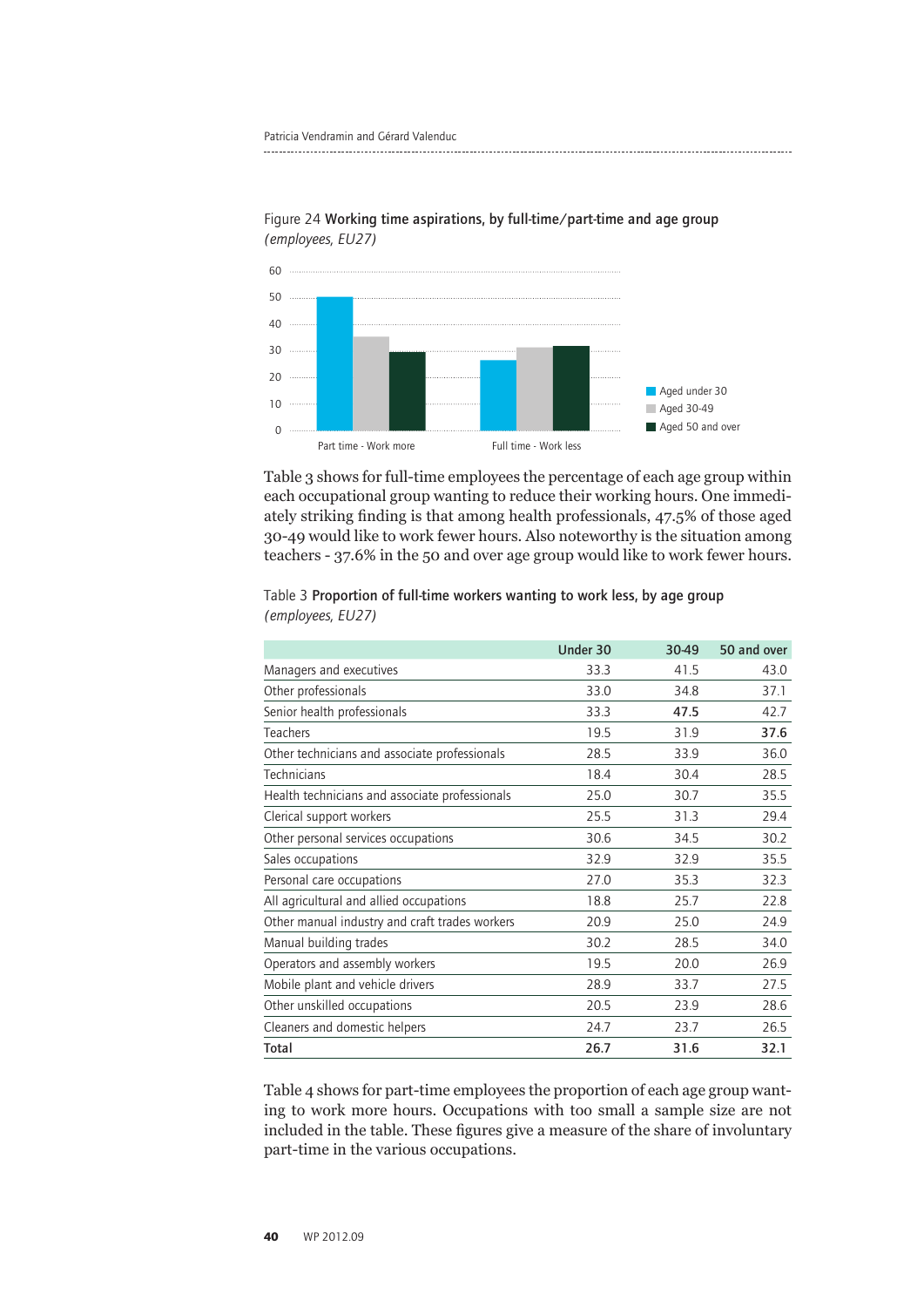|                                                | Under 30 | 30-49 | 50 and over |
|------------------------------------------------|----------|-------|-------------|
| Managers and executives                        | ns       | 27.1  | ns          |
| Other professionals                            | ns       | 31.1  | ns          |
| Senior health professionals                    | ns       | 24.8  | ns          |
| Teachers                                       | 42.7     | 21.7  | 20.3        |
| Other technicians and associate professionals  | 35.2     | 27.1  | 29.3        |
| Technicians                                    | ns       | 35.6  | ns          |
| Health technicians and associate professionals | ns       | 25.9  | 20.0        |
| Clerical support workers                       | 59.3     | 29.3  | 24.2        |
| Other personal services occupations            | 56.1     | 53.2  | 35.2        |
| Sales occupations                              | 49.7     | 41.7  | 35.8        |
| Personal care occupations                      | 59       | 34.1  | 31.5        |
| Other manual industry and craft trades workers | ns       | 50.0  | ns          |
| Other unskilled occupations                    | 54.1     | 61.8  | ns          |
| Cleaners and domestic helpers                  | 59.1     | 53.2  | 41.6        |
| Total                                          | 50.8     | 35.6  | 29.8        |

#### Table 4 Proportion of part-time workers wanting to work more, by age group *(employees, EU27)*

NS = not significant (insufficient sample size)

Where the conditions for employees aged 50 and over to have a longer career are concerned, therefore, it is clear that a discernible proportion of over-50s working full-time would like to work fewer hours. This helps inform thinking about desired working and employment conditions when entering the final career years. The data in Figure 25 are those in the third column of Table 3, but shown as a chart for clarity's sake. It will be seen that a significant proportion of full-time employees aged 50 and over in each occupational group would like to work fewer hours in proportions ranging from just over 4 in 10 to just over 2 in 10 employees according to occupation.

To conclude this section on attitudes to the later years of working life, some seemingly counter-intuitive findings engage the attention. Fears of an adverse health impact of work are not the sole preserve of occupations known to be "physically demanding" – and male-dominated – but also affect the more female-dominated health professionals and technicians and associate professionals, personal services occupations other than sales and personal care, and even technicians and teachers. Likewise, health associate professionals score poorly in relation to the prospect of still being able to do the same job at 60. In many occupations, doubt about keeping going until 60 takes hold between 45 and 49 at an age when key decisions are taken about career wind-down. Finally, there is a close correlation between the desire to work less when approaching retirement and working full or part-time. Among full-time employees aged 50 and over, the desire to work fewer hours is most prevalent among professionals and technicians and associate professionals.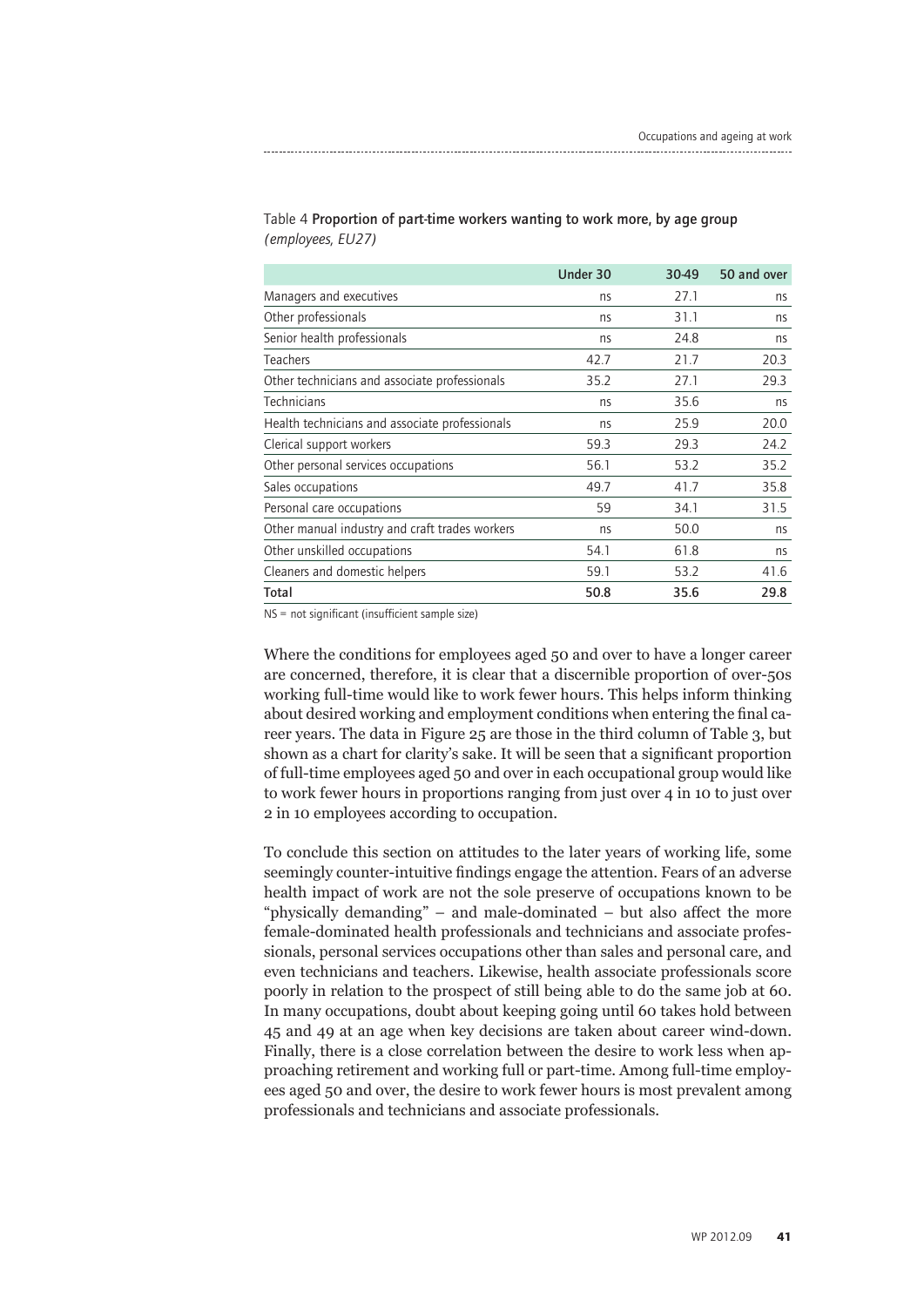



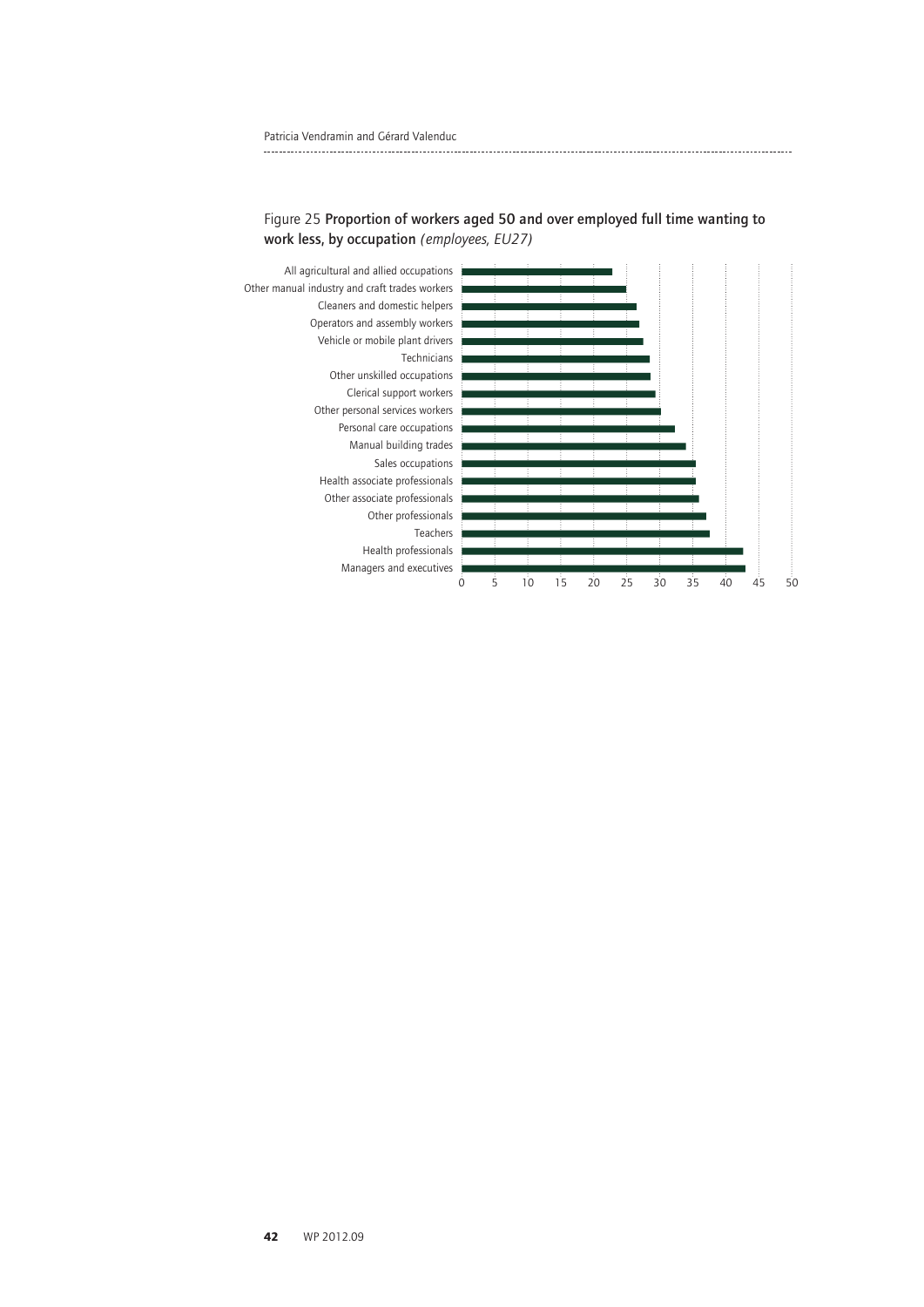## **6. Summary and conclusions**

An occupational category analysis of the EWCS 2010 survey results affords insights into the age/work relationship. The 18 occupational categories considered in this working document help towards a more forensic assessment of the findings and conclusions on changes in the conditions of employment and work over a working life.

The eight indicators used to characterize the quality of employment and work can distinguish a number of "risk groups". One is medium- or un-skilled manual occupations: the manual building, industry and craft trades, operators and assembly workers, mobile plant and vehicle drivers, cleaners and domestic helpers and other unskilled occupations. They are among those most exposed to painful positions, work at high speeds, lack of discretion in work, lack of social support and lack of career prospects, but – drivers aside – are less exposed to work-life balance problems. These exposures continue with age, albeit abating after the age of 50. A second risk group consists of service workers: sales occupations, personal care and personal services and, to a lesser degree, health associate professionals. They are less consistently exposed to poor working conditions than the first group, but have a higher frequency of work-life balance problems. Health associate professionals are better protected than other categories in terms of ageing. The occupational category analysis also reveals that certain occupations such as teachers, technicians and health professionals face a number of specific – sometimes acute – problems despite not being risk groups in the same way as the first.

These initial findings rebound on employees' assessments of the sustainability of their job as they grow older. Occupations in the first risk group cited are more concerned about their declining general health with age and a high prevalence of back and sleep disorders, sometimes onsetting even before the age of 50. They are also more dissatisfied with their working conditions, and this diminishes little with age. With the exception of the building trades, their psychological well-being deteriorates with age. In the second risk group, general health or overall satisfaction with working conditions are less of an issue; rather, sustainability of work is undermined by specific problems (backache, insomnia), fairly middling scores for psychological well-being after the age of 50 and evidence of dissatisfaction with working conditions among the under-50s in sales occupations, personal care and other personal services. Here again, the occupational category analysis flags up warning signs for non-risk-group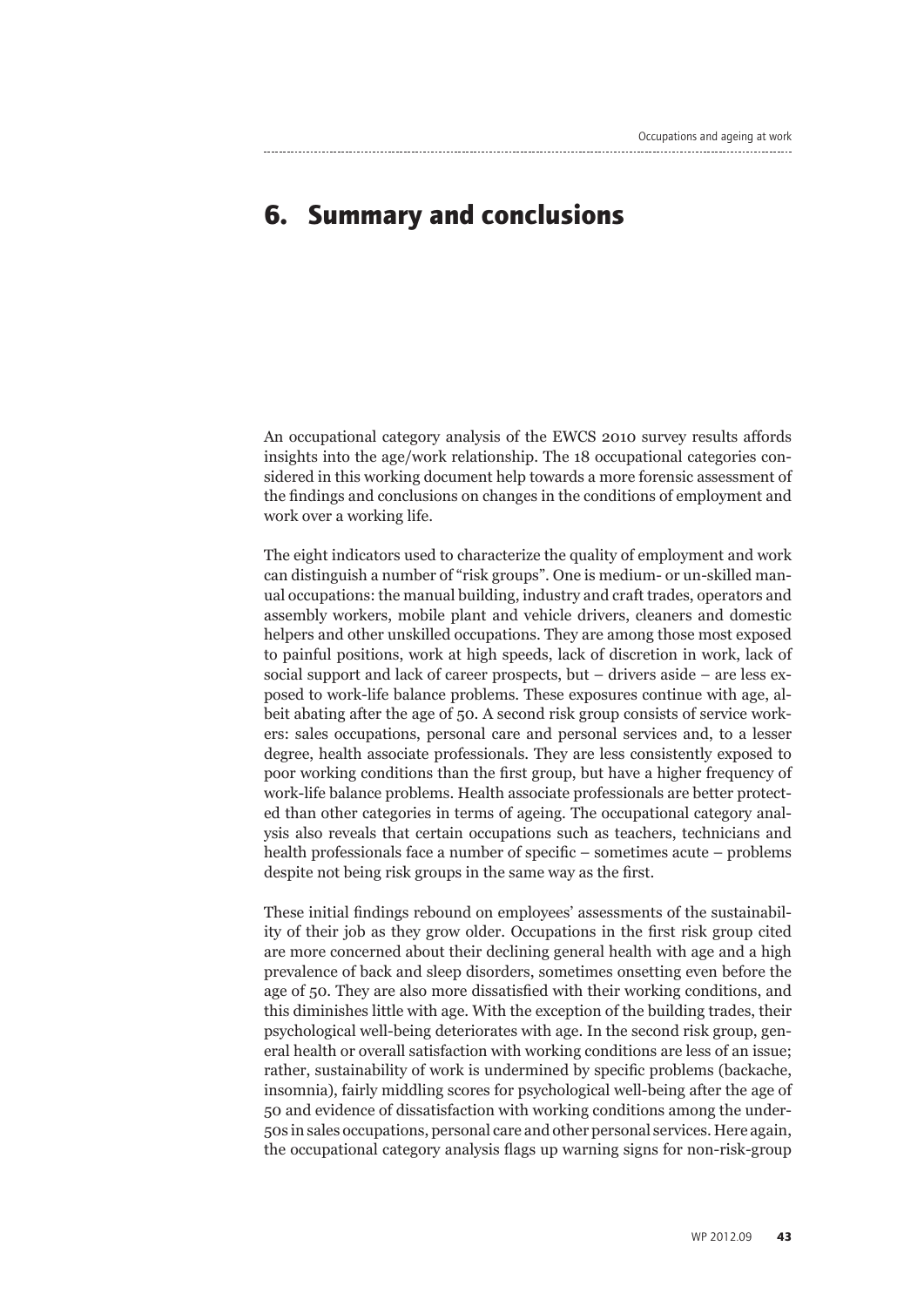occupations: backache and sleep disorders among health professionals, sleep disorders among teachers and senior managers, for example.

Assessments of the negative health impacts of work are not uniform within the two risk groups. In the first, cleaners, domestic helpers and other unskilled occupations differ from the other occupations through a significantly lower proportion of workers who think their work is harming their health. In the second, health associate professionals and non-sales-related personal services and personal care occupations express significantly higher levels of concern.

On the ability to be doing the same job at 60, the first risk group has the lowest scores, apart from mobile plant and vehicle drivers, followed by the second risk group discounting sales occupations.

Working time preferences are not congruent with the risk group boundaries. The highest proportions of employees wanting to work less after the age of 50 are found among professionals, especially in the health care occupations (senior and associate professionals), teachers, managers and executives. The full-time/part-time distinction is more of a determining factor – part-time employees' aspirations reflect the extent of involuntary part-time, which is particularly high among the under-30s but does not dwindle with age, at least in occupations where part-time employment is widespread.

To conclude, the wide range of situations and challenges faced by different occupations counsel extreme caution as regards policies to extend working life for all older workers without distinction. This diversity must be factored into the arrangements made to deliver European policy goals of increasing the employment rates of older workers and raising the actual age of retirement. Moreover, the responsibility for improving working and employment conditions in the final career years also falls to employers and calls for innovative human resources management practices. The root causes of the problems faced by workers aged 50 and over – be it ill health, work organization or expectations of work – often arise in the years before.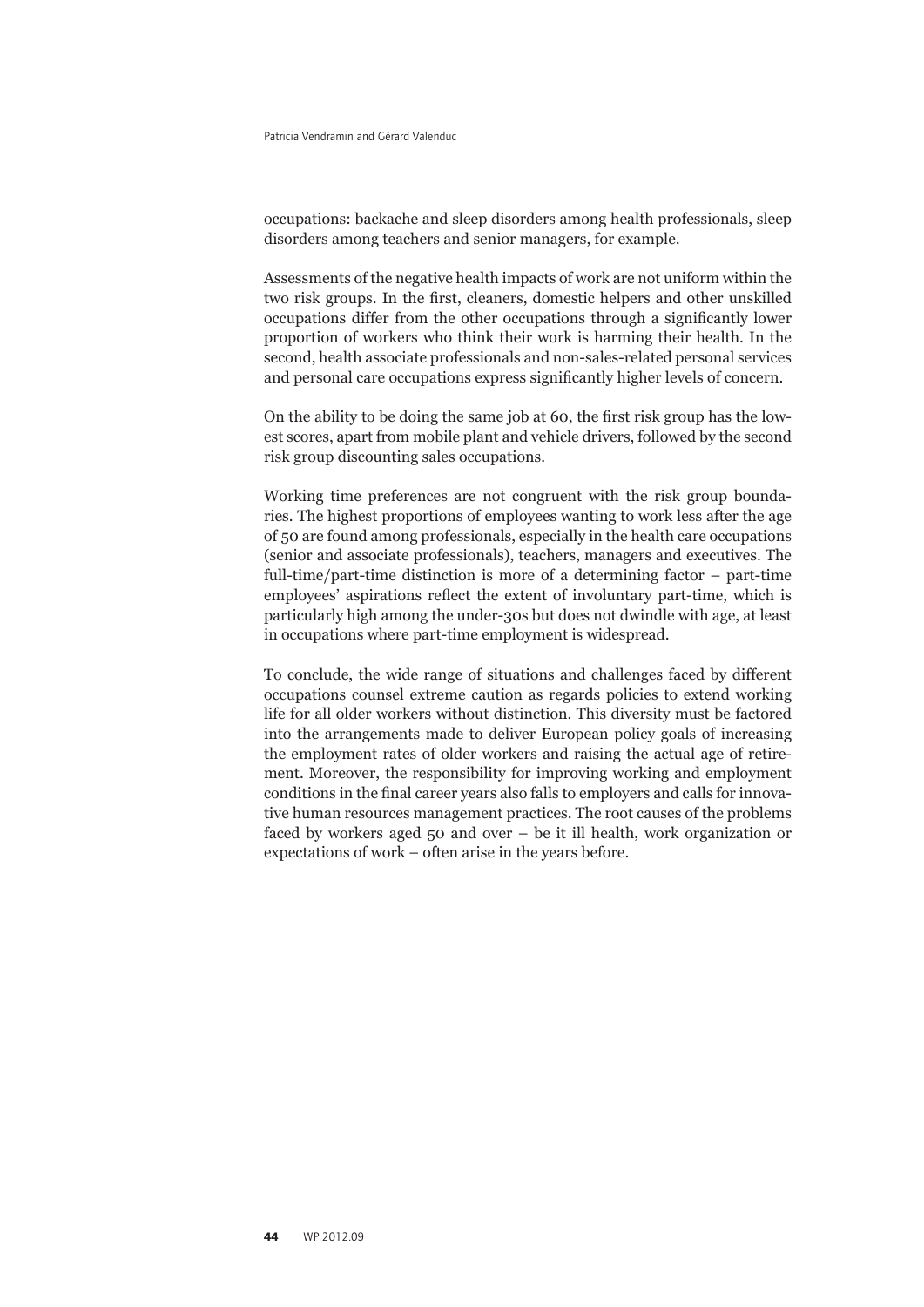### **References**

CEDEFOP (2010) *The right skills for silver workers: an empirical analysis*, Research paper no. 8, Luxembourg, Publications Office of the European Union.

Davoine L., Erhel C., Guergoat-Larivière M. (2008) *A Taxonomy of European Labour Markets Using Quality Indicators*, Final report for the European Commission (DG Employment), Rapport du Centre d'Etudes de l'Emploi n° 45, May 2008.

Delay B., Huyez-Levrat G. (2005) "Le transfert d'expérience est-il possible dans les rapports intergénérationnels?", *Sociologies pratiques*, 12, 37-49.

Eurofound (2012) *The 5th European Working Conditions Survey – Overview report*, Luxembourg, Publications Office of the European Union.

European Commission (2011) *Employment and social developments in Europe 2011*, Chapter 5: Active ageing, Luxembourg, Publications Office of the European Union.

Eurostat (2012) *Active ageing and solidarity between generations – A statistical portrait of the EU 2012*, Luxembourg, European Commission.

Gaillard M., Desmette D. (2010) "(In)validating stereotypes about older workers influences their intentions to retire early and to learn and develop", *Basic and Applied Social Psychology*, 32, 86-98.

Green F. (2006) *Demanding Work. The Paradox of Job Quality in the Affluent Economy*, Woodstock, Princeton University Press.

Leschke J., Watt A. (2008) *Job quality in Europe*, Working Paper 2008.07, Brussels, ETUI.

- Méda D., Vendramin P. (2010) "Les générations entretiennent-elles un rapport différent au travail?", *SociologieS*, Théories et recherches, online 27 December 2010.
- Molinié A.F., Gaudart C., Pueyo V. (eds) (2012) *La vie professionnelle. Âge, expérience et santé à l'épreuve des conditions de travail*, Toulouse, Octarès.
- Muñoz de Bustillo R., Fernández-Macías E., Ignacio Antón J., Esteve, F. (2009) *Indicators of job quality in the European Union*, Brussels, European Parliament, PE 429.972.

OECD (2010) Should pension systems recognise "Hazardous and Arduous Work"?, Working Paper, Paris, OECD – Social Policy Division.

- Vendramin P., Valenduc G., Molinié A.F., Volkoff S., Ajzen M., Léonard E. (2012) *Sustainable work and the ageing workforce*, Dublin, European Foundation for the Improvement of Living and Working Conditions (to be published in September 2012).
- Vendramin P. (ed.) (2010) *Generations at work and social cohesion in Europe*, Work & Society, 68, Geneva, Peter Lang.
- Villosio C. (2008) *Working conditions of an ageing workforce*, Dublin, European Foundation for the Improvement of Living and Working Conditions.
- Vogel L. (2011) "Work and Health: How some are more equal than others", *in HesaMag*, 3, Brussels, ETUI.
- Volkoff S., Pueyo V. (2008) *The quality of working life: challenges for the future.- Ageing at work and the health challenges it raises*, Brussels, Prevent, 116-119.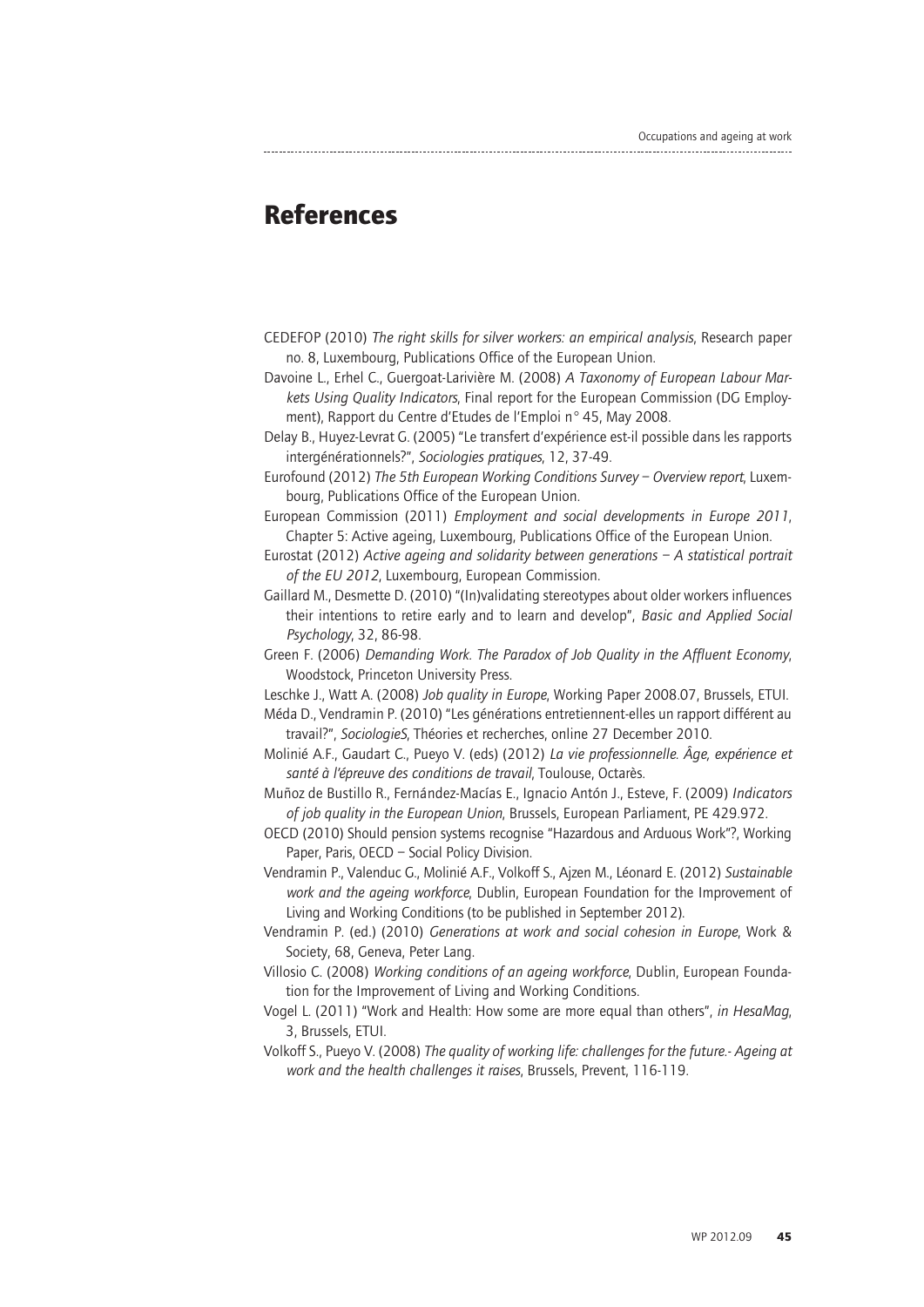## **List of tables**

| Table 1 |                                                       |
|---------|-------------------------------------------------------|
| Table 2 | Share of dissatisfaction with working conditions,     |
|         |                                                       |
| Table 3 | Proportion of full-time workers wanting to work less, |
|         |                                                       |
| Table 4 | Proportion of part-time workers wanting to work more, |
|         |                                                       |

# **List of figures**

| Figure 1  | Proportion of men and women by occupation                       |  |
|-----------|-----------------------------------------------------------------|--|
|           |                                                                 |  |
| Figure 2  | Distribution of male and female employment by occupation        |  |
|           |                                                                 |  |
| Figure 3  | Proportion of three age groups by occupation                    |  |
|           | (% of employees in each occupational category, EU27) 11         |  |
| Figure 4  | Non-permanent contracts, by occupation and age                  |  |
|           | (% of employees in each occupational category, EU27) 14         |  |
| Figure 5  | Part-time employment $(*)$ , by occupation and age group        |  |
|           | (% of employees in each occupational category, EU27) 15         |  |
| Figure 6  | Employment longevity of those aged 50 and over in their current |  |
|           | organization (% of employees aged 50 and over in each category  |  |
|           |                                                                 |  |
| Figure 7  | Occupations with above-average exposure to painful positions,   |  |
|           | those aged 50 and over (% of employees aged 50 and over in      |  |
|           |                                                                 |  |
| Figure 8  | Occupations with above-average exposure to very high speeds,    |  |
|           | those aged 50 and over (% of employees aged 50 and over in      |  |
|           |                                                                 |  |
| Figure 9  | Working hours not fitting in with family or social commitments  |  |
|           | (% of employees in each occupational category, EU27) 21         |  |
| Figure 10 | Occupations with above-average exposure to lack of discretion   |  |
|           | in work, those aged 50 and over (% of employees aged 50 and     |  |
|           |                                                                 |  |
| Figure 11 | Occupations with above-average exposure to lack of social       |  |
|           | support, those aged 50 and over (% of employees aged 50 and     |  |
|           |                                                                 |  |
| Figure 12 | Lack of career prospects, by age (% of employees in each        |  |
|           |                                                                 |  |
| Figure 13 | Occupations with above-average exposure to insecurity in the    |  |
|           | current job, those aged 50 and over (% of employees aged 50     |  |
|           |                                                                 |  |
| Figure 14 | Poor general health, by age and occupation (% of employees in   |  |
|           |                                                                 |  |